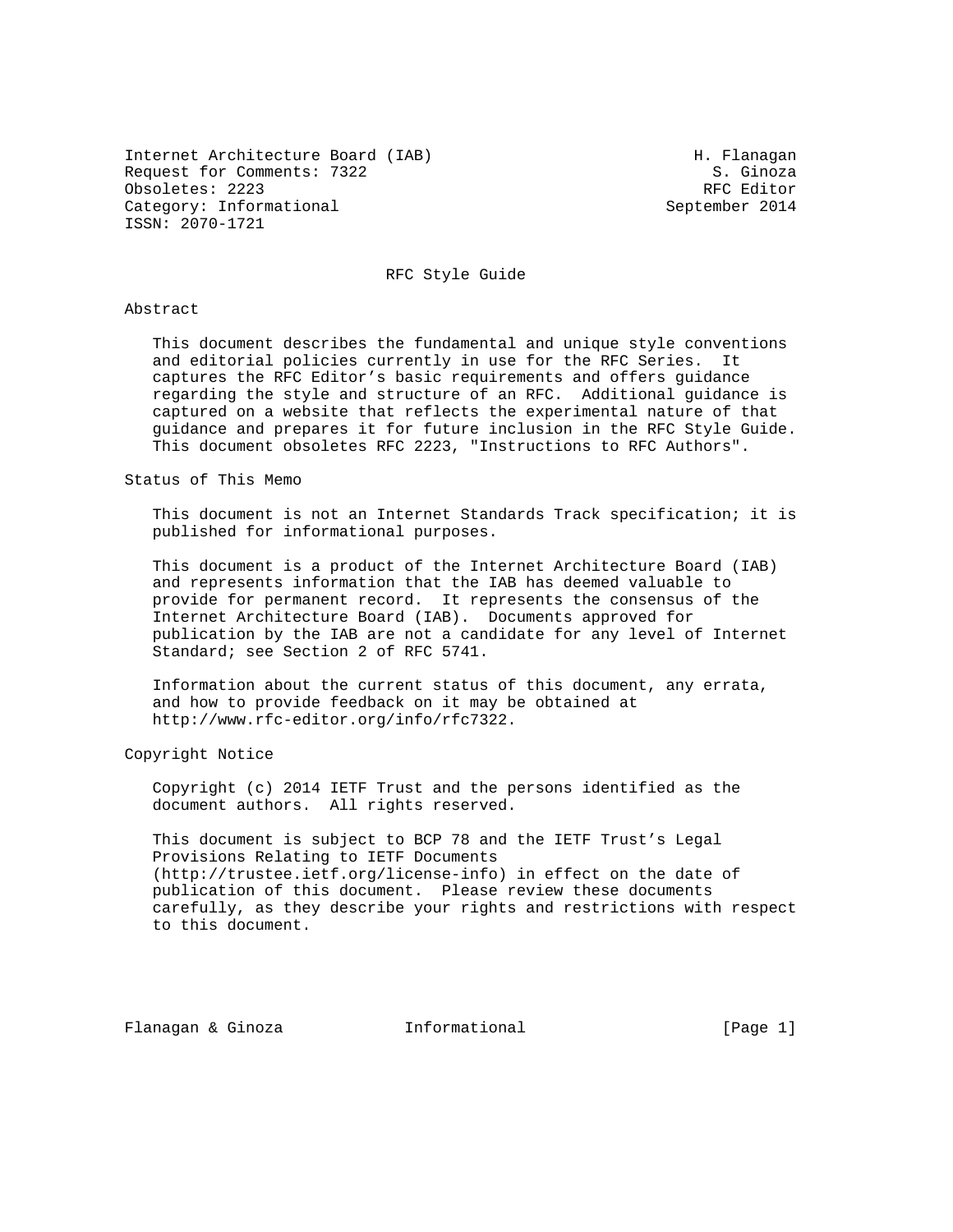Table of Contents

|  | 4.4. RFC Editor or Stream Notes Section 11                  |
|--|-------------------------------------------------------------|
|  | 4.5. Status of This Memo Section 11                         |
|  | 4.6. Copyright, Licenses, and IPR Boilerplate Section 11    |
|  |                                                             |
|  |                                                             |
|  | 4.8.1. Introduction Section 12                              |
|  | 4.8.2. Requirement Language Section 12                      |
|  | 4.8.3. IANA Considerations Section 13                       |
|  |                                                             |
|  | 4.8.4. Internationalization Considerations Section 13       |
|  | 4.8.5. Security Considerations Section 13                   |
|  | 4.8.6. References Section 14                                |
|  | 4.8.6.1. URIs in RFCs 15                                    |
|  | 4.8.6.2. Referencing RFCs 15                                |
|  | 4.8.6.3. Referencing STDs and BCPs 16                       |
|  | 4.8.6.4. Referencing Internet-Drafts 17                     |
|  | 4.8.6.5. Referencing Errata 18                              |
|  | 4.8.6.6. Referencing Other Standards Development            |
|  | Organizations (SDOs) 18                                     |
|  |                                                             |
|  |                                                             |
|  |                                                             |
|  | 4.12. "Author's Address" or "Authors' Addresses" Section 20 |
|  |                                                             |
|  |                                                             |
|  |                                                             |
|  | 6.2.                                                        |

Flanagan & Ginoza Informational [Page 2]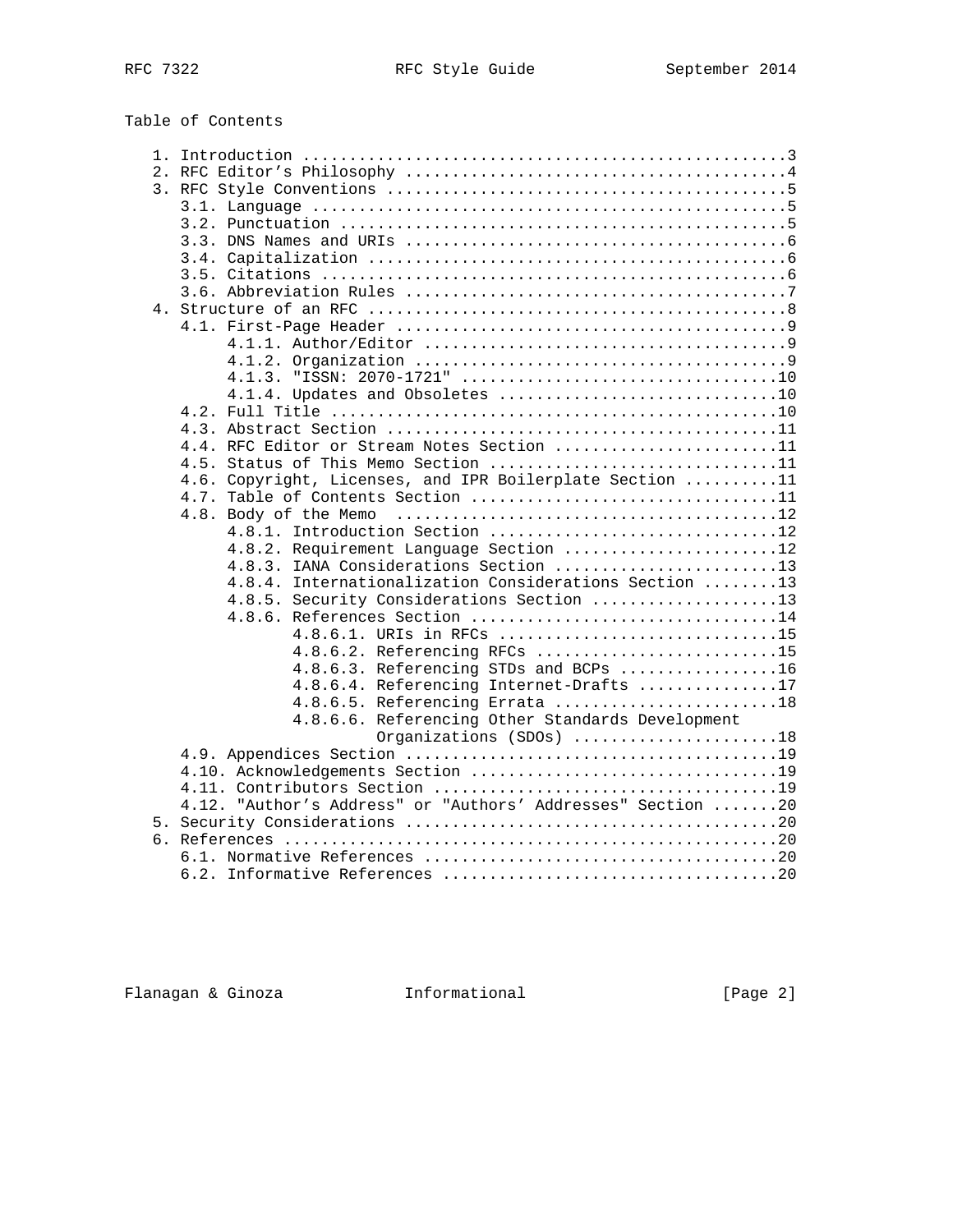| A.2. Returning an I-D to the Document Stream 23         |  |
|---------------------------------------------------------|--|
| A.3. Revising This Document and Associated Web Pages 23 |  |
|                                                         |  |
|                                                         |  |
|                                                         |  |
|                                                         |  |

#### 1. Introduction

 The ultimate goal of the RFC publication process is to produce documents that are readable, clear, consistent, and reasonably uniform. The basic formatting conventions for RFCs were established in the 1970s by the original RFC Editor, Jon Postel. This document describes the fundamental and unique style conventions and editorial policies currently in use for the RFC Series [RFC4844]. It is intended as a stable, infrequently updated reference for authors, editors, and reviewers.

 The RFC Editor also maintains a web portion of the Style Guide (see Appendix A.3) that describes issues as they are raised and indicates how the RFC Editor intends to address them. As new style issues arise, the RFC Editor will first address them on the web portion of the Style Guide [STYLE-WEB]. These topics may become part of the RFC Style Guide when it is revised.

 The world of technical publishing has generally accepted rules for grammar, punctuation, capitalization, sentence length and complexity, parallelism, etc. The RFC Editor generally follows these accepted rules as defined by the Chicago Manual of Style (CMOS) [CMOS], with a few important exceptions to avoid ambiguity in complex technical prose and to handle mixtures of text and computer languages, or to preserve historical formatting rules. This document presents these exceptions as applied or recommended by the RFC Editor.

 All RFCs begin as Internet-Drafts (also referred to as I-Ds), and a well-written and properly constructed Internet-Draft [ID-GUIDE] provides a strong basis for a good RFC. The RFC Editor accepts Internet-Drafts from specified streams for publication [RFC4844] and applies the rules and guidelines for the RFC Series during the editorial process.

Flanagan & Ginoza Informational [Page 3]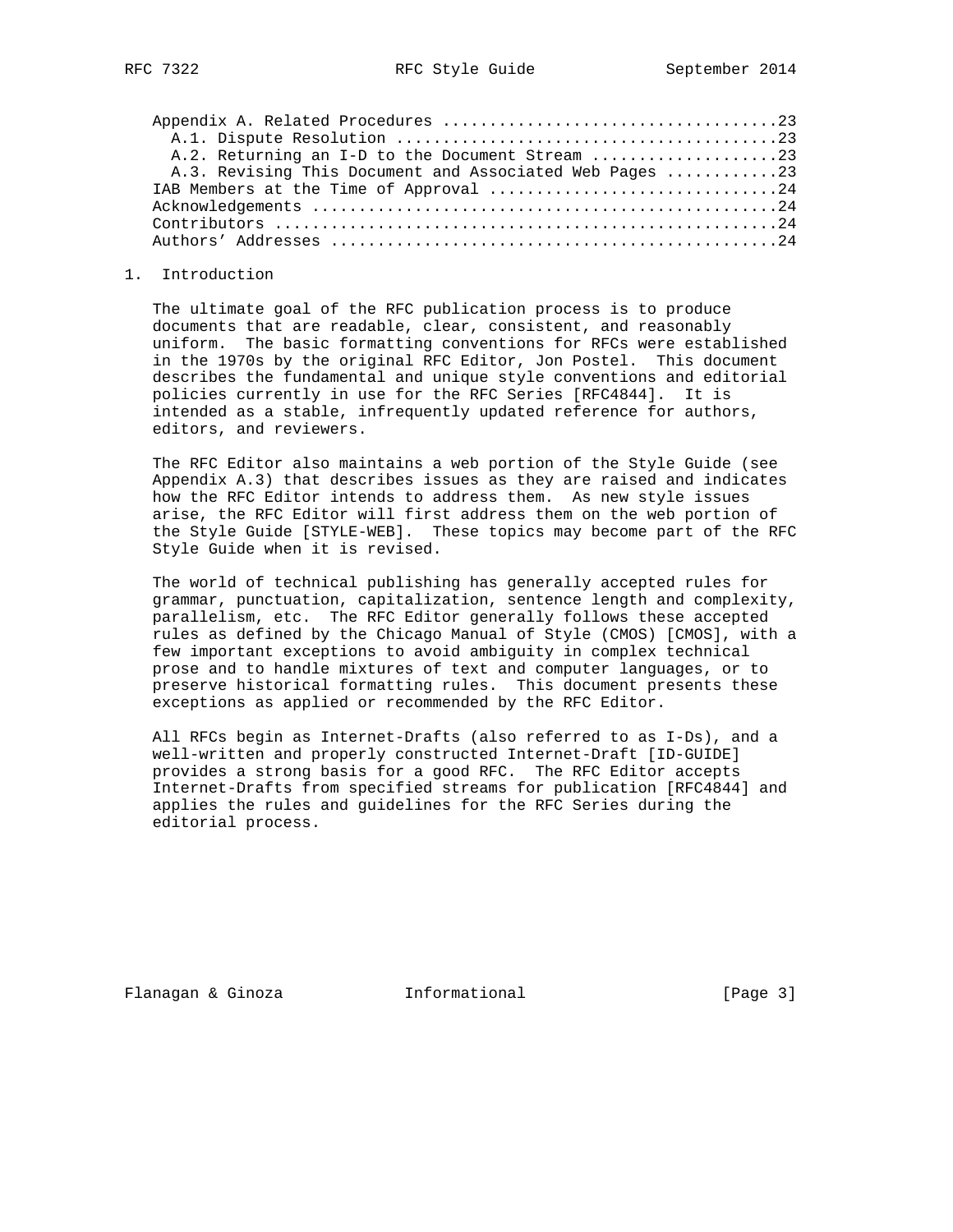## 2. RFC Editor's Philosophy

 Authors may find it helpful to understand the RFC Editor's goals during the publication process, namely to:

- Prepare the document according to RFC style and format.
- Make the document as clear, consistent, and readable as possible.
- Correct larger content/clarity issues; flag any unclear passages for author review.
- Fix inconsistencies (e.g., terms that appear in various forms, text that appears multiple times, or inconsistent capitalization).

We strive for consistency within:

- a. the document,
- b. a cluster of documents [CLUSTER], and
- c. the series of RFCs on the subject matter.

 The editorial process of the RFC Editor is not an additional technical review of the document. Where the RFC Editor may suggest changes in wording for clarity and readability, it is up to the author, working group, or stream-approving body to determine whether the changes have an impact on the technical meaning of the document [RFC4844]. If the original wording is a more accurate representation of the technical content being described in the document, it takes precedence over editorial conventions.

 The activity of editing sometimes creates a tension between author and editor. The RFC Editor attempts to minimize this conflict for RFC publication while continually striving to produce a uniformly excellent document series. The RFC Editor refers to this fundamental tension as "editorial balance," and maintaining this balance is a continuing concern for the RFC Editor. There is a prime directive that must rule over grammatical conventions: do not change the intended meaning of the text.

 If the RFC Editor cannot edit a document without serious risk of altering the meaning, it may be returned to the stream-approving body for review. See Appendix A.2 for more information.

Flanagan & Ginoza Informational [Page 4]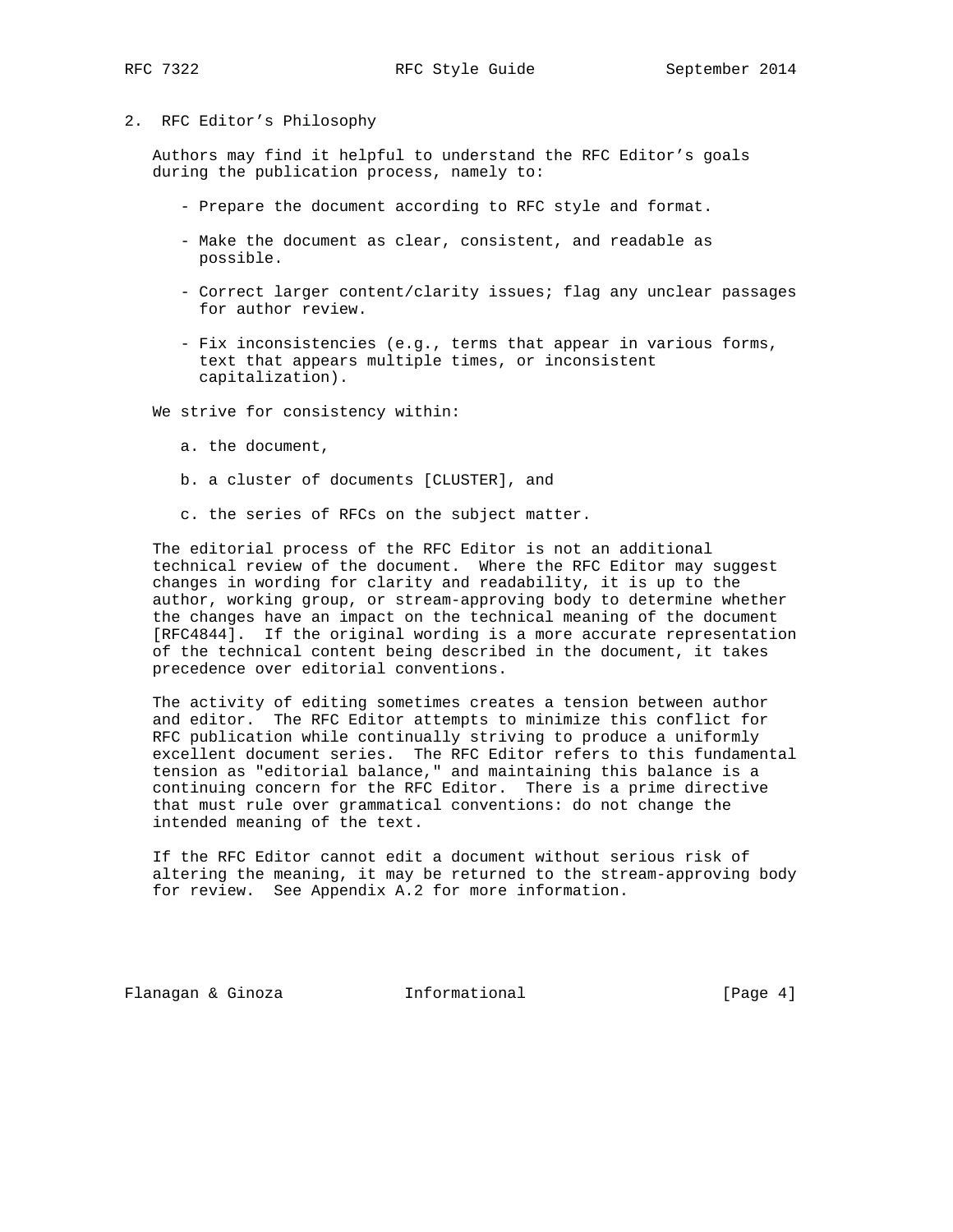3. RFC Style Conventions

 This Style Guide does not use terminology as defined in RFC 2119 [BCP14]. In this document, lowercase use of "must" and "should" indicates changes the RFC Editor will make automatically to conform with this Style Guide versus those that may be questioned if not applied. The lowercase "must" indicates those changes that will be applied automatically and are not at the discretion of the authors. The lowercase "should" indicates the RFC Editor's recommended use, but conformance with the recommendations is not required; the RFC Editor may question whether the guidance may be applied.

3.1. Language

 The RFC publication language is English. Spelling may be either American or British, as long as an individual document is internally consistent. Where both American and British English spelling are used within a document or cluster of documents, the text will be modified to be consistent with American English spelling.

#### 3.2. Punctuation

- \* No overstriking (or underlining) is allowed.
- \* When a sentence ended by a period is immediately followed by another sentence, there must be two blank spaces after the period.
- \* A comma is used before the last item of a series, e.g.,

"TCP service is reliable, ordered, and full duplex"

 \* When quoting literal text, punctuation is placed outside quotation marks, e.g.,

Search for the string "Error Found".

 When quoting general text, such as general text from another RFC, punctuation may be included within the quotation marks, e.g.,

 RFC 4844 indicates that "RFCs are available free of charge to anyone via the Internet."

 Quotation marks are not necessary when text is formatted as a block quotation.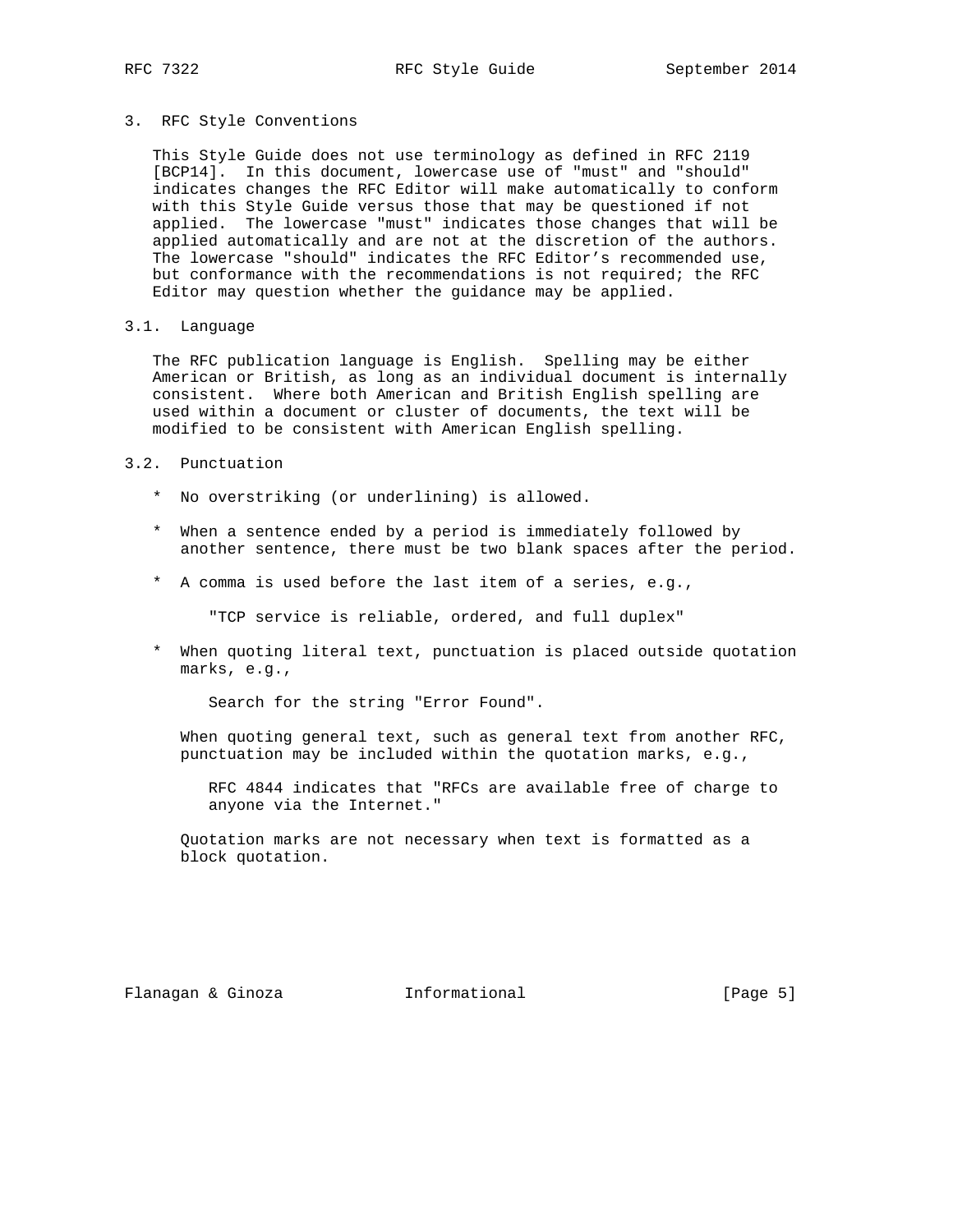### 3.3. DNS Names and URIs

 DNS names, whether or not in URIs, that are used as generic examples in RFCs should use the particular examples defined in "Reserved Top Level DNS Names" [BCP32], to avoid accidental conflicts.

Angle brackets are strongly recommended around URIs [STD66], e.g.,

<http://example.com/>

### 3.4. Capitalization

- \* Capitalization must be consistent within the document and ideally should be consistent with related RFCs. Refer to the online table of decisions on consistent usage of terms in RFCs [TERMS].
- \* Per CMOS guidelines, the major words in RFC titles and section titles should be capitalized (this is sometimes called "title case"). Typically, all words in a title will be capitalized, except for internal articles, prepositions, and conjunctions.
- \* Section titles that are in sentence form will follow typical sentence capitalization.
- \* Titles of figures may be in sentence form or use title case.

## 3.5. Citations

- \* References and citations must match. That is, there must be a reference for each citation used, and vice versa.
- \* Citations must be enclosed in square brackets (e.g., "[CITE1]").
- \* A citation/reference tag must not contain spaces.

Example: "[RFC2119]" rather than "[RFC 2119]"

However, the proper textual naming of an RFC contains a space.

Example: "See RFC 2119 [BCP14] for more information."

 \* Cross-references within the body of the memo and to other RFCs must use section numbers rather than page numbers, as pagination may change per format and device.

Flanagan & Ginoza Informational [Page 6]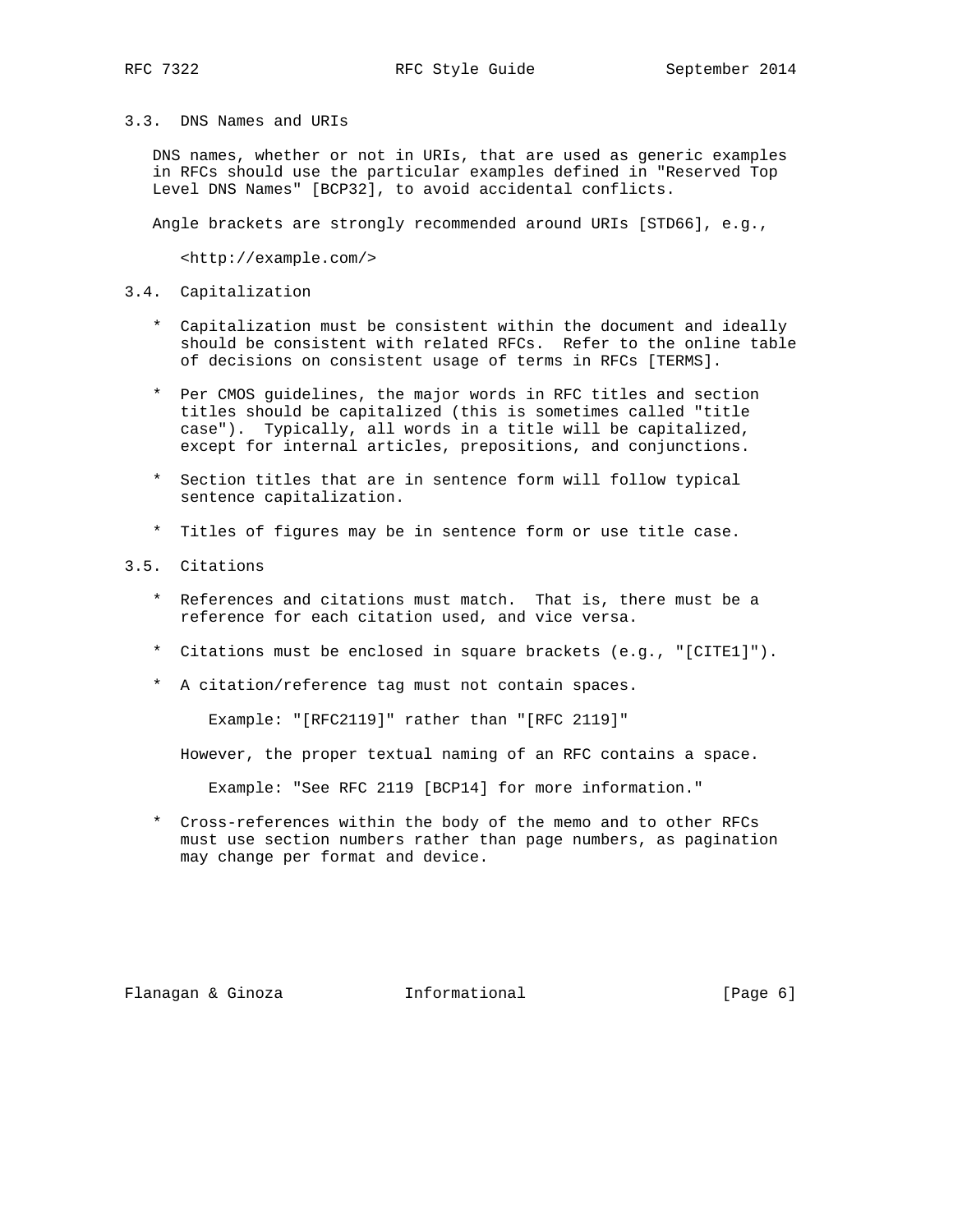# 3.6. Abbreviation Rules

 Abbreviations should be expanded in document titles and upon first use in the document. The full expansion of the text should be followed by the abbreviation itself in parentheses. The exception is an abbreviation that is so common that the readership of RFCs can be expected to recognize it immediately; examples include (but are not limited to) TCP, IP, SNMP, and HTTP. The online list of abbreviations [ABBR] provides guidance. Some cases are marginal, and the RFC Editor will make the final judgment, weighing obscurity against complexity.

 Note: The online list of abbreviations is not exhaustive or definitive. It is a list of abbreviations appearing in RFCs and sometimes reflects discussions with authors, Working Group Chairs, and/or Area Directors (ADs). Note that some abbreviations have multiple expansions. Additionally, this list includes some terms that look like abbreviations but that are actually fixed names for things and hence cannot and should not be expanded. These are noted as "No Expansion".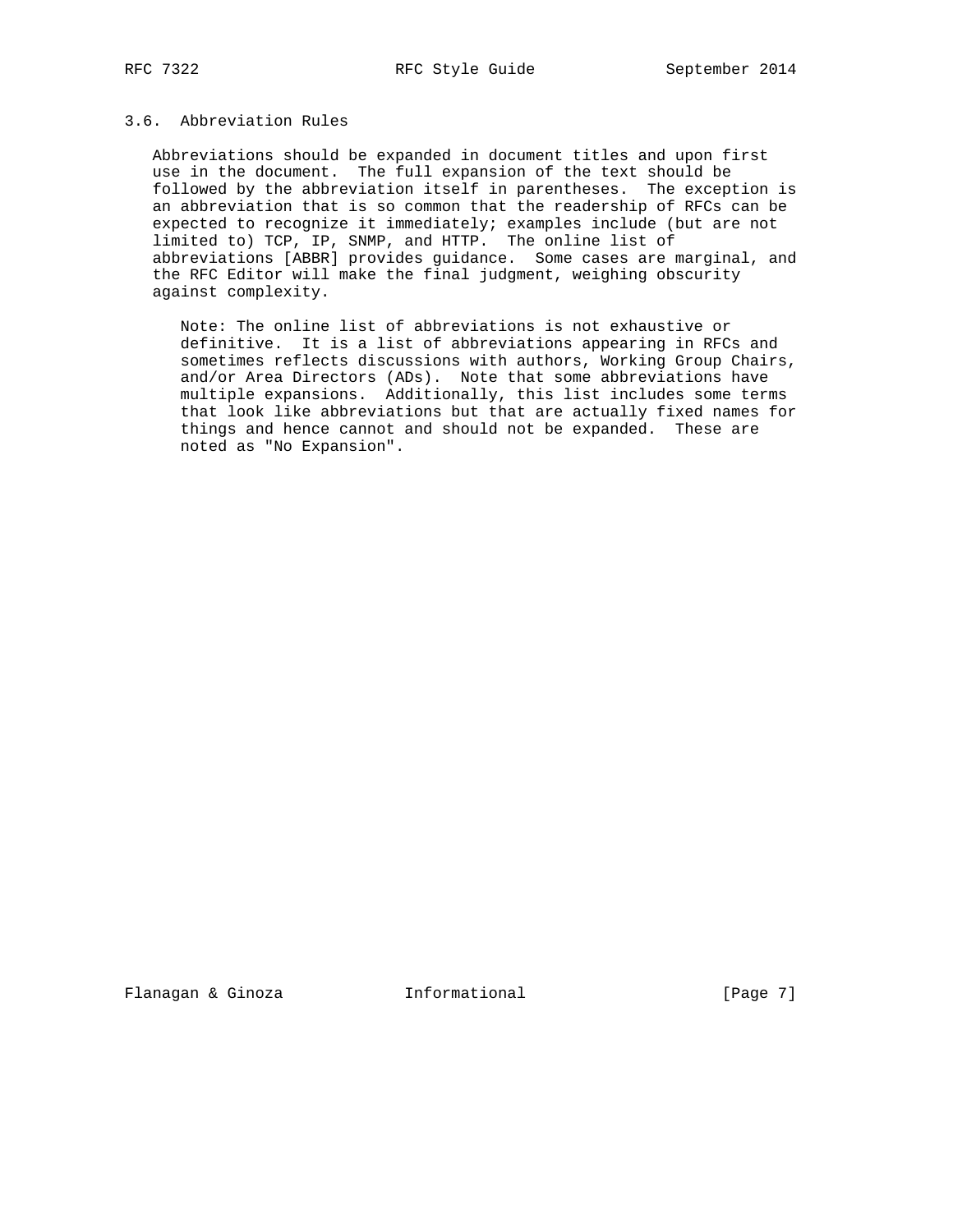### 4. Structure of an RFC

 A published RFC will largely contain the elements in the following list. Some of these sections are required, as noted. Those sections marked with "\*" will be supplied by the RFC Editor during the editorial process when necessary. Sections are allowed to contain nothing but subsections. The rules for each of these elements are described in more detail below.

First-page header \* [Required] Title [Required] Abstract [Required]<br>RFC Editor or Stream Note  $\qquad \qquad \qquad \ast$  [Upon request] RFC Editor or Stream Note \* [Upon request] Status of This Memo<br>
\* [Required] Copyright Notice  $*$  [Required] Table of Contents \* [Required] Body of the Memo [Required] 1. Introduction [Required] 2. Requirements Language (RFC 2119) 3. ... MAIN BODY OF THE TEXT 6. ... 7. IANA Considerations [Required in I-D] 8. Internationalization Considerations 9. Security Considerations [Required] 10. References 10.1. Normative References 10.2. Informative References Appendix A. Appendix B. Acknowledgements Contributors Author's Address [Required]

 Within the body of the memo, the order shown above is strongly recommended. Exceptions may be questioned. Outside the body of the memo, the order above is required. The section numbers above are for illustrative purposes; they are not intended to correspond to required numbering in an RFC.

 The elements preceding the body of the memo should not be numbered. Typically, the body of the memo will have numbered sections and the appendices will be labeled with letters. Any sections that appear after the appendices should not be numbered or labeled (e.g., see "Contributors" above).

Flanagan & Ginoza Informational [Page 8]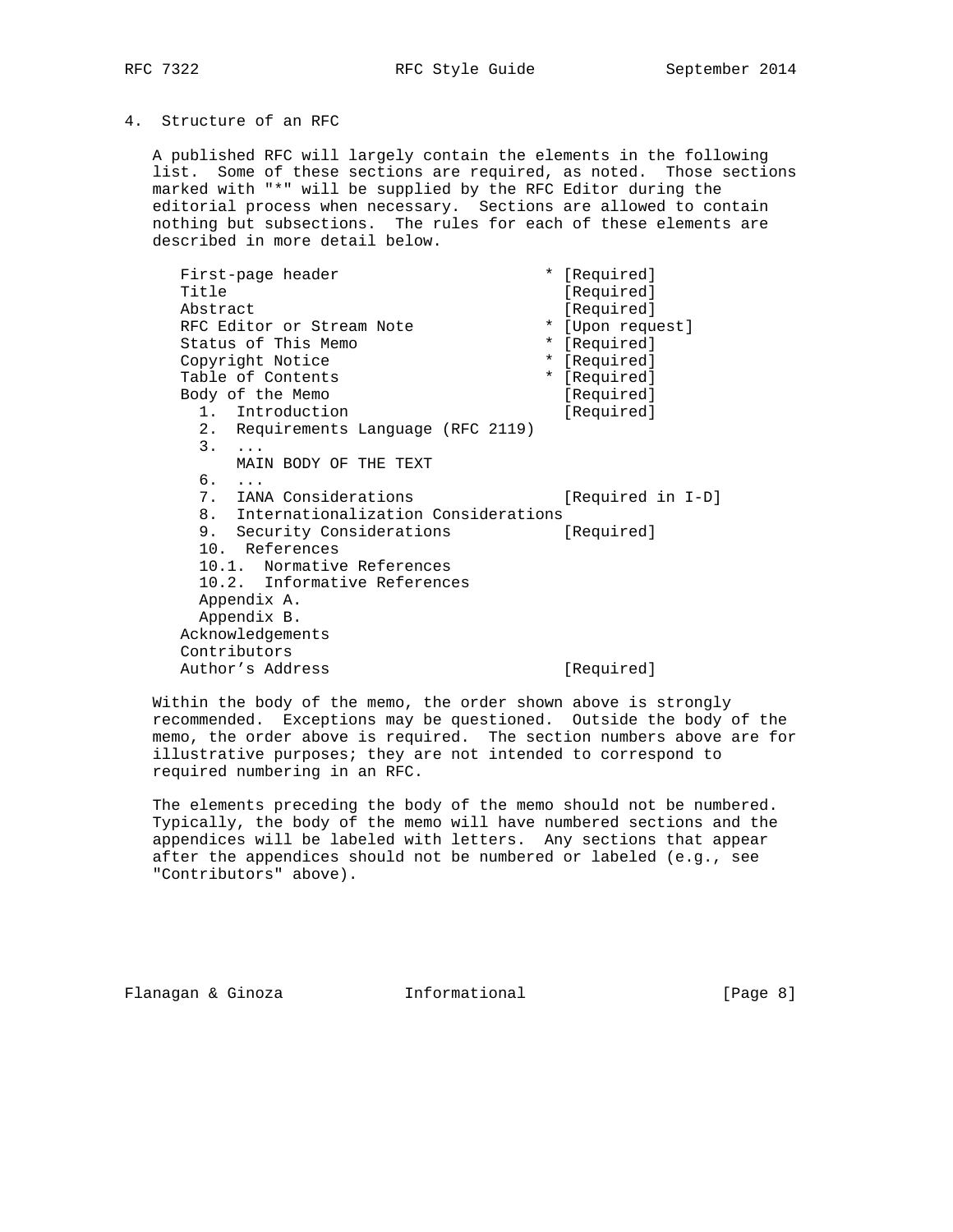#### 4.1. First-Page Header

 Headers will follow the format described in "RFC Streams, Headers, and Boilerplates" [RFC5741] and its successors. In addition, the following conventions will apply.

#### 4.1.1. Author/Editor

 The determination of who should be listed as an author or editor on an RFC is made by the stream.

 The author's name (initial followed by family name) appears on the first line of the heading. Some variation, such as additional initials or capitalization of family name, is acceptable. Once the author has selected how their name should appear, they should use that display consistently in all of their documents.

 The total number of authors or editors on the first page is generally limited to five individuals and their affiliations. If there is a request for more than five authors, the stream-approving body needs to consider if one or two editors should have primary responsibility for this document, with the other individuals listed in the Contributors or Acknowledgements section. There must be a direct correlation of authors and editors in the document header and the Authors' Addresses section. These are the individuals that must sign off on the document during the AUTH48 process and respond to inquiries, such as errata.

### 4.1.2. Organization

 The author's organization is indicated on the line following the author's name.

 For multiple authors, each author name appears on its own line, followed by that author's organization. When more than one author is affiliated with the same organization, the organization can be "factored out," appearing only once following the corresponding Author lines. However, such factoring is inappropriate when it would force an unacceptable reordering of author names.

 If an author cannot or will not provide an affiliation for any reason, "Independent", "Individual Contributor", "Retired", or some other term that appropriately describes the author's affiliation may be used. Alternatively, a blank line may be included in the document header when no affiliation is provided.

Flanagan & Ginoza Informational [Page 9]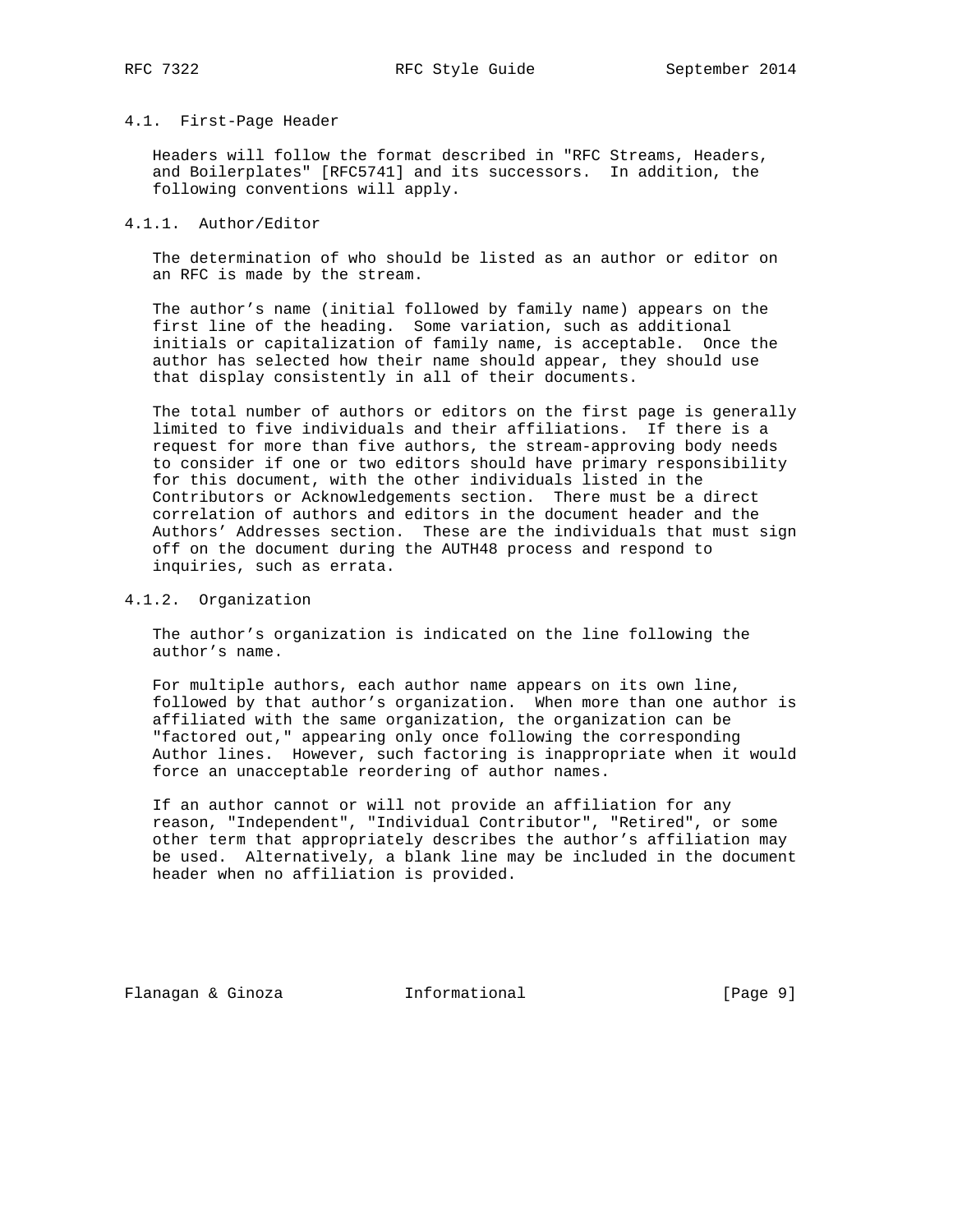4.1.3. "ISSN: 2070-1721"

 The RFC Series has been assigned an International Standard Serial Number of 2070-1721 [ISO3297]. It will be included by the RFC Editor.

4.1.4. Updates and Obsoletes

 When an RFC obsoletes or updates a previously published RFC or RFCs, this information is included in the document header. For example:

"Updates: nnnn" or "Updates: nnnn, ..., nnnn"

"Obsoletes: nnnn" or "Obsoletes: nnnn, ... , nnnn"

 If the document updates or obsoletes more than one document, numbers will be listed in ascending order.

4.2. Full Title

 The title must be centered below the rest of the heading, preceded by two blank lines and followed by one blank line.

 Choosing a good title for an RFC can be a challenge. A good title should fairly represent the scope and purpose of the document without being either too general or too specific and lengthy.

 Abbreviations in a title must generally be expanded when first encountered (see Section 3.6 for additional guidance on abbreviations).

 It is often helpful to follow the expansion with the parenthesized abbreviation, as in the following example:

> Encoding Rules for the Common Routing Encapsulation Extension Protocol (CREEP)

 The RFC Editor recommends that documents describing a particular company's private protocol should bear a title of the form "Foo's ... Protocol" (where Foo is a company name), to clearly differentiate it from a protocol of more general applicability.

Flanagan & Ginoza Informational [Page 10]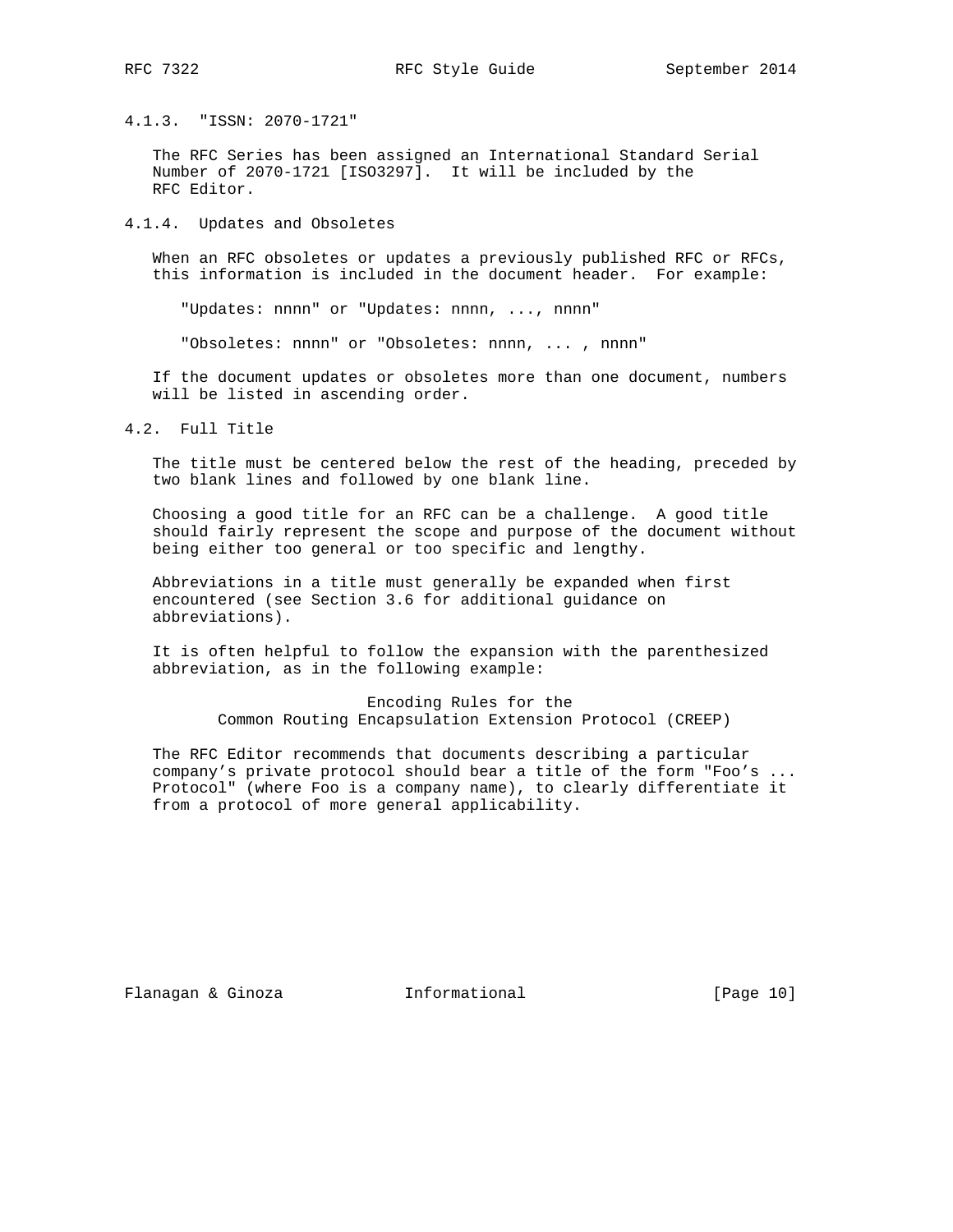## 4.3. Abstract Section

 Every RFC must have an Abstract that provides a concise and comprehensive overview of the purpose and contents of the entire document, to give a technically knowledgeable reader a general overview of the function of the document.

 Composing a useful Abstract generally requires thought and care. Usually, an Abstract should begin with a phrase like "This memo ..." or "This document ..." A satisfactory Abstract can often be constructed in part from material within the Introduction section, but an effective Abstract may be shorter, less detailed, and perhaps broader in scope than the Introduction. Simply copying and pasting the first few paragraphs of the Introduction is allowed, but it may result in an Abstract that is both incomplete and redundant. Note also that an Abstract is not a substitute for an Introduction; the RFC should be self-contained as if there were no Abstract.

 Similarly, the Abstract should be complete in itself. It will appear in isolation in publication announcements and in the online index of RFCs. Therefore, the Abstract must not contain citations.

4.4. RFC Editor or Stream Notes Section

 A stream-approving body may approve the inclusion of an editorial note to explain anything unusual about the process that led to the document's publication or to note a correction. In this case, a stream note section will contain such a note.

 Additionally, an RFC Editor Note section may contain a note inserted by the RFC Editor to highlight special circumstances surrounding an RFC.

4.5. Status of This Memo Section

 The RFC Editor will supply an appropriate "Status of This Memo" as defined in RFC 5741 [RFC5741] and "Format for RFCs in the IAB Stream" [IAB-FORM].

4.6. Copyright, Licenses, and IPR Boilerplate Section

 The full copyright and license notices are available on the IETF Trust Legal Provisions documents website [IETF-TRUST].

4.7. Table of Contents Section

 A Table of Contents (TOC) is required in all RFCs. It must be positioned after the Copyright Notice and before the Introduction.

Flanagan & Ginoza Informational [Page 11]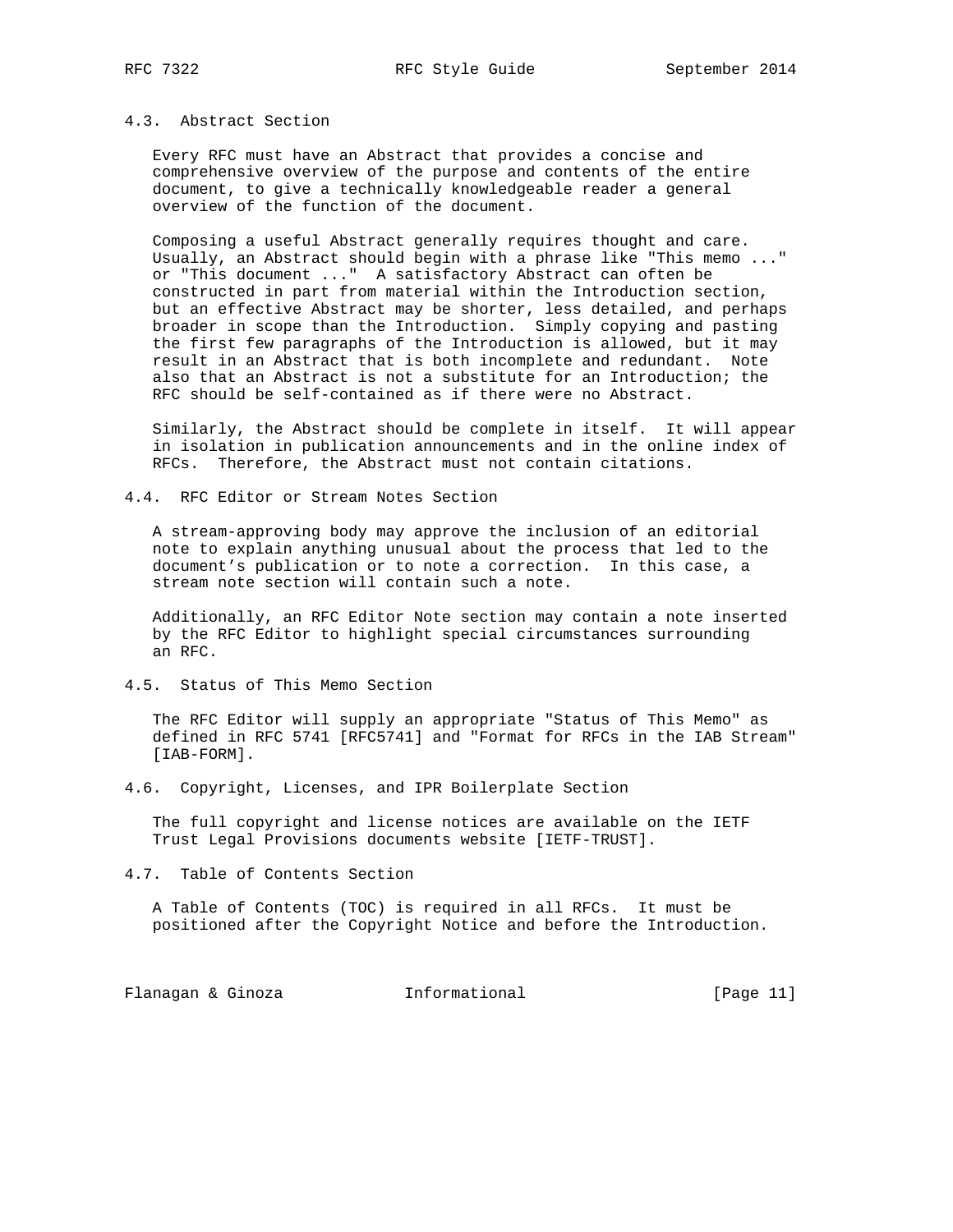### 4.8. Body of the Memo

Following the TOC is the body of the memo.

 Each RFC must include an Introduction section that (among other things) explains the motivation for the RFC and (if appropriate) describes the applicability of the document, e.g., whether it specifies a protocol, provides a discussion of some problem, is simply of interest to the Internet community, or provides a status report on some activity. The body of the memo and the Abstract must be self-contained and separable. This may result in some duplication of text between the Abstract and the Introduction; this is acceptable.

4.8.1. Introduction Section

 The Introduction section should always be the first section following the TOC (except in the case of MIB module documents). While "Introduction" is recommended, authors may choose alternate titles such as "Overview" or "Background". These alternates are acceptable.

 For MIB module documents, common practice has been for "The Internet-Standard Management Framework" [MIB-BOILER] text to appear as Section 1.

## 4.8.2. Requirements Language Section

 Some documents use certain capitalized words ("MUST", "SHOULD", etc.) to specify precise requirement levels for technical features. RFC 2119 [BCP14] defines a default interpretation of these capitalized words in IETF documents. If this interpretation is used, RFC 2119 must be cited (as specified in RFC 2119) and included as a normative reference. Otherwise, the correct interpretation must be specified in the document.

 This section must appear as part of the body of the memo (as defined by this document). It must appear as part of, or subsequent to, the Introduction section.

 These words are considered part of the technical content of the document and are intended to provide guidance to implementers about specific technical features, generally governed by considerations of interoperability. RFC 2119 says:

 Imperatives of the type defined in this memo must be used with care and sparingly. In particular, they MUST only be used where it is actually required for interoperation or to limit behavior which has potential for causing harm (e.g., limiting

Flanagan & Ginoza Informational [Page 12]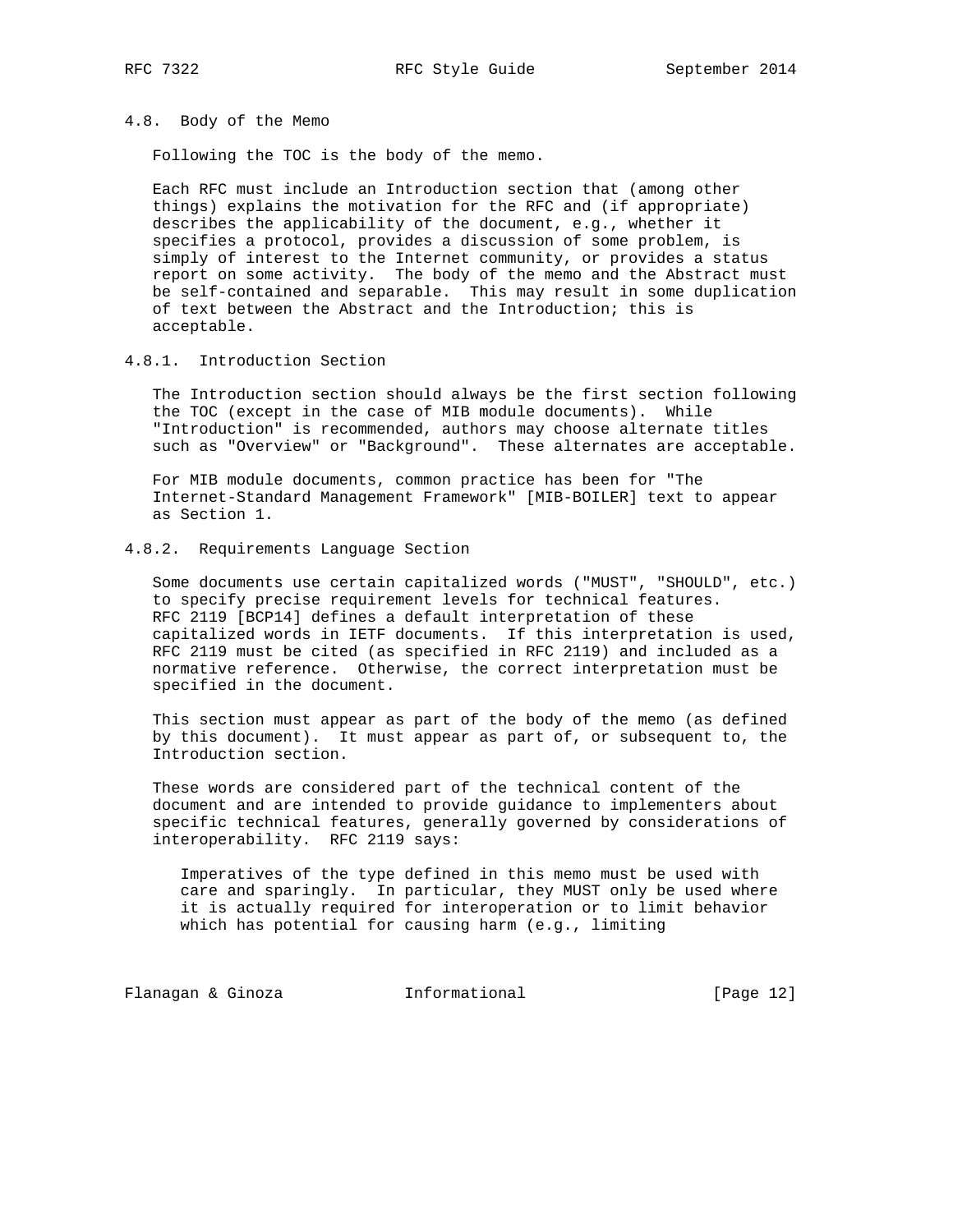retransmisssions) For example, they must not be used to try to impose a particular method on implementers where the method is not required for interoperability.

#### 4.8.3. IANA Considerations Section

 For guidance on how to register IANA-related values or create new registries to be managed by IANA, see "Guidelines for Writing an IANA Considerations Section in RFCs" [BCP26].

 The RFC Editor will update text accordingly after the IANA assignments have been made. It is helpful for authors to clearly identify where text should be updated to reflect the newly assigned values. For example, the use of "TBD1", "TBD2", etc., is recommended in the IANA Considerations section and in the body of the memo.

 If the authors have provided values to be assigned by IANA, the RFC Editor will verify that the values inserted by the authors match those that have actually been registered on the IANA site. When writing a given value, consistent use of decimal or hexadecimal is recommended.

 If any of the IANA-related information is not clear, the RFC Editor will work with IANA to send queries to the authors to ensure that assignments and values are properly inserted.

 The RFC Editor will remove an IANA Considerations section that says there are no IANA considerations (although such a section is required in the Internet-Draft preceding the RFC).

#### 4.8.4. Internationalization Considerations Section

 All RFCs that deal with internationalization issues should have a section describing those issues; see "IETF Policy on Character Sets and Languages" [BCP18], Section 6, for more information.

### 4.8.5. Security Considerations Section

 All RFCs must contain a section that discusses the security considerations relevant to the specification; see "Guidelines for Writing RFC Text on Security Considerations" [BCP72] for more information.

 Note that additional boilerplate material for RFCs containing MIB and YANG modules also exists. See "Security Guidelines for IETF MIB Modules" [MIB-SEC] and "yang module security considerations" [YANG-SEC] for details.

Flanagan & Ginoza Informational [Page 13]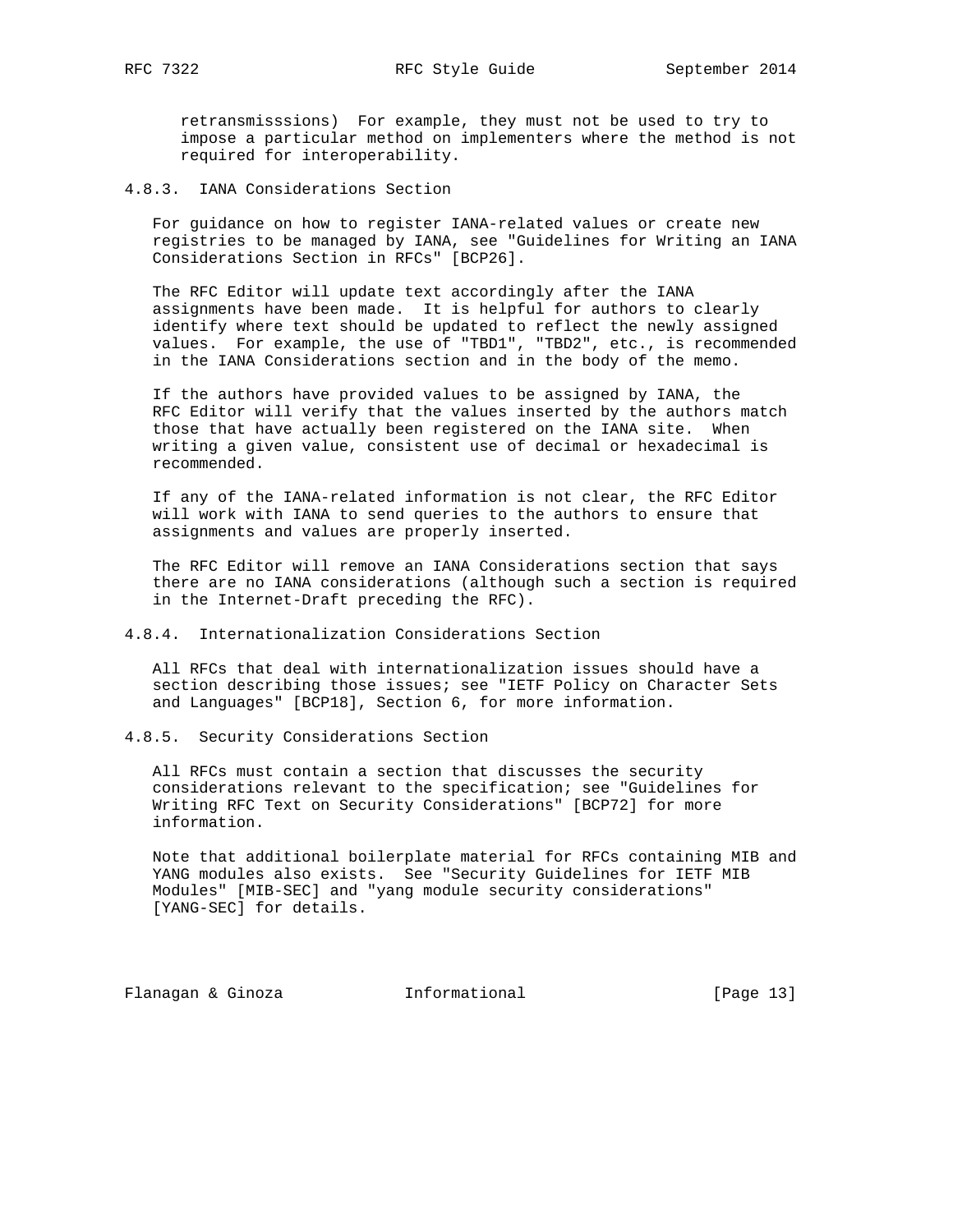## 4.8.6. References Section

 The reference list is solely for recording reference entries. Introductory text is not allowed.

 The RFC style allows the use of any of a variety of reference styles, as long as they are used consistently within a document. However, where necessary, some reference styles have been described for use within the Series. See the examples in this document.

 The RFC Editor ensures that references to other RFCs refer to the most current RFC available on that topic (unless provided with a reason not to do so). When referring to an obsoleted document, it is common practice to also refer to the most recent version.

 A reference to an RFC that has been assigned an STD [RFC1311], BCP [RFC1818], or FYI [FYI90] sub-series number must include the sub-series number of the document. Note that the FYI series was ended by RFC 6360. RFCs that were published with an FYI sub-series number and still maintain the FYI number must include the sub-series number in the reference.

 Reference lists must indicate whether each reference is normative or informative, where normative references are essential to implementing or understanding the content of the RFC and informative references provide additional information. More information about normative and informative references may be found in the IESG's statement "Normative and Informative References" [REFS]. When both normative and informative references exist, the references section should be split into two subsections:

- s. References
- s.1. Normative References

 xxx ... xxx

s.2. Informative References

 xxx ... xxx

Flanagan & Ginoza Informational [Page 14]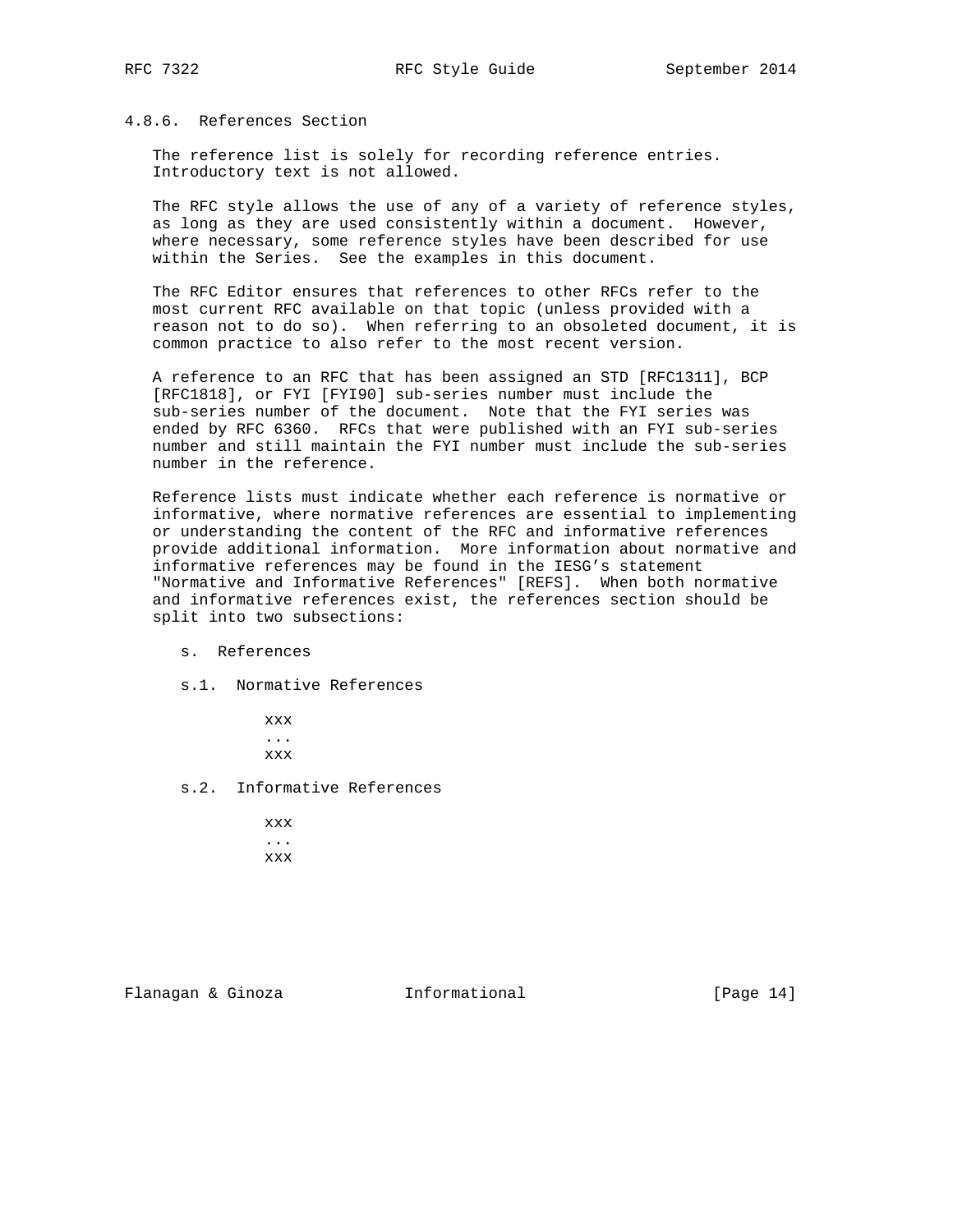References will generally appear in alphanumeric order by citation tag. Where there are only normative or informative references, no subsection is required; the top-level section should say "Normative References" or "Informative References".

 Normative references to Internet-Drafts will cause publication of the RFC to be suspended until the referenced draft is also ready for publication; the RFC Editor will then update the entry to refer to the RFC and publish both documents simultaneously.

### 4.8.6.1. URIs in RFCs

 The use of URIs in references is acceptable, as long as the URI is the most stable (i.e., unlikely to change and expected to be continuously available) and direct reference possible. The URI will be verified as valid during the RFC editorial process.

 If a dated URI (one that includes a timestamp for the page) is available for a referenced web page, its use is required.

 Note that URIs may not be the sole information provided for a reference entry.

### 4.8.6.2. Referencing RFCs

 The following format is required for referencing RFCs. Note the ordering for multiple authors: the format of the name of the last author listed is different than that of all previous authors in the list.

For one author or editor:

 [RFCXXXX] Last name, First initial., Ed. (if applicable), "RFC Title", Sub-series number (if applicable), RFC number, Date of publication, <http://www.rfc-editor.org/info/rfc#>.

#### Example:

 [RFC3080] Rose, M., "The Blocks Extensible Exchange Protocol Core", RFC 3080, March 2001, <http://www.rfc-editor.org/info/rfc3080>.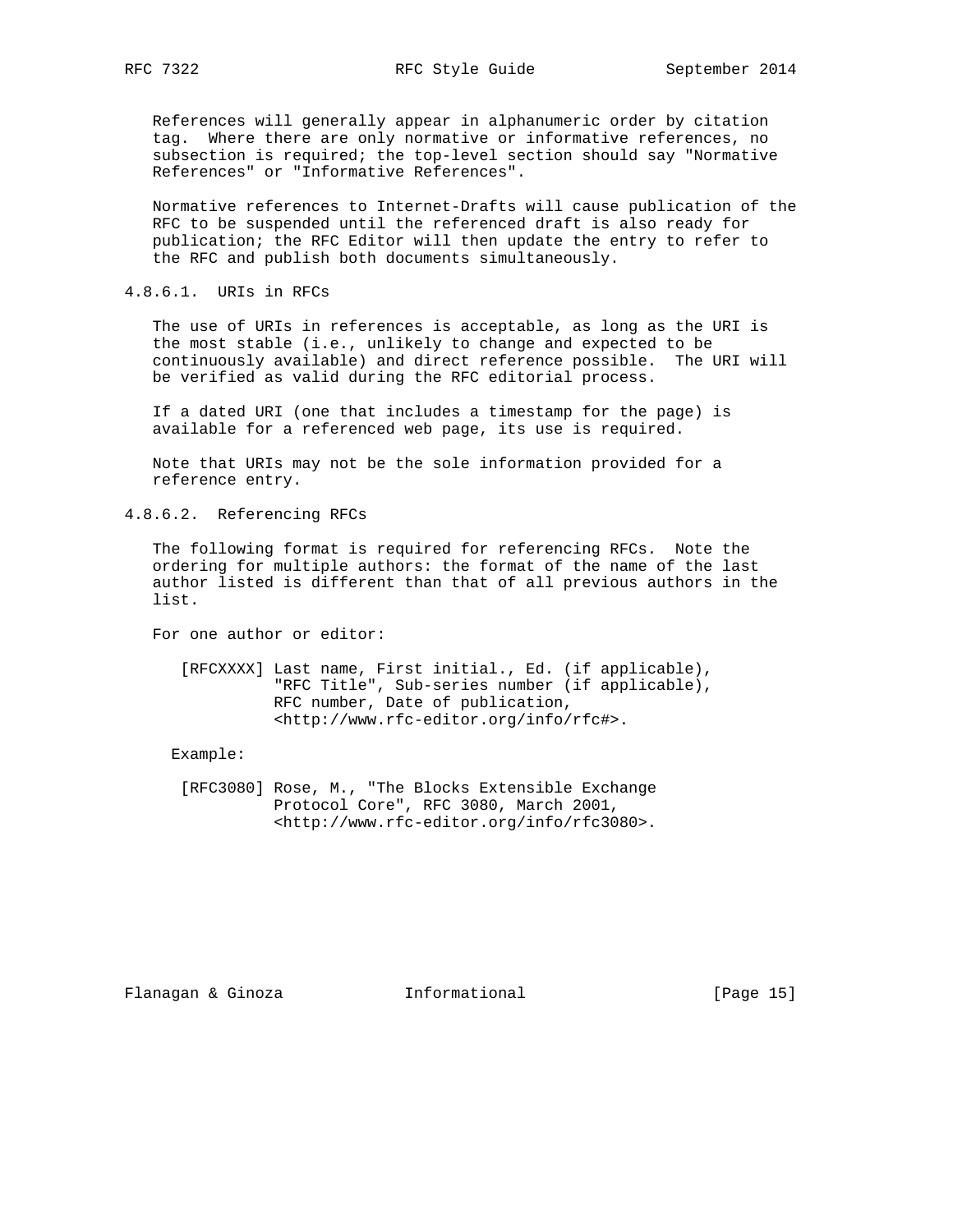For two authors or editors:

 [RFCXXXX] Last name, First initial., Ed. (if applicable) and First initial. Last name, Ed. (if applicable), "RFC Title", Sub-series number (if applicable), RFC number, Date of publication, <http://www.rfc-editor.org/info/rfc#>.

Example:

 [RFC6323] Renker, G. and G. Fairhurst, "Sender RTT Estimate Option for the Datagram Congestion Control Protocol (DCCP)", RFC 6323, July 2011, <http://www.rfc-editor.org/info/rfc6323>.

For three or more authors or editors:

 [RFCXXXX] Last name, First initial., Ed. (if applicable), Last name, First initial., Ed. (if applicable), and First initial. Last name, Ed. (if applicable), "RFC Title", Sub-series number (if applicable), RFC number, Date of publication, <http://www.rfc-editor.org/info/rfc#>.

Example:

- [RFC6429] Bashyam, M., Jethanandani, M., and A. Ramaiah, "TCP Sender Clarification for Persist Condition", RFC 6429, December 2011, <http://www.rfc-editor.org/info/rfc6429>.
- 4.8.6.3. Referencing STDs and BCPs

 Internet Standards (STDs) and Best Current Practices (BCPs) may consist of a single RFC or multiple RFCs. When an STD or BCP that contains multiple RFCs is referenced, the reference entry should include ALL of the RFCs comprising that sub-series. The authors should refer to specific RFC numbers as part of the text (not as citations) and cite the sub-series number. Inclusion of the URI to the STD or BCP info page (see Section 3.2.3 of [RFC5741]) is recommended. The text should appear as follows:

See RFC 1034 [STD13].

Flanagan & Ginoza Informational [Page 16]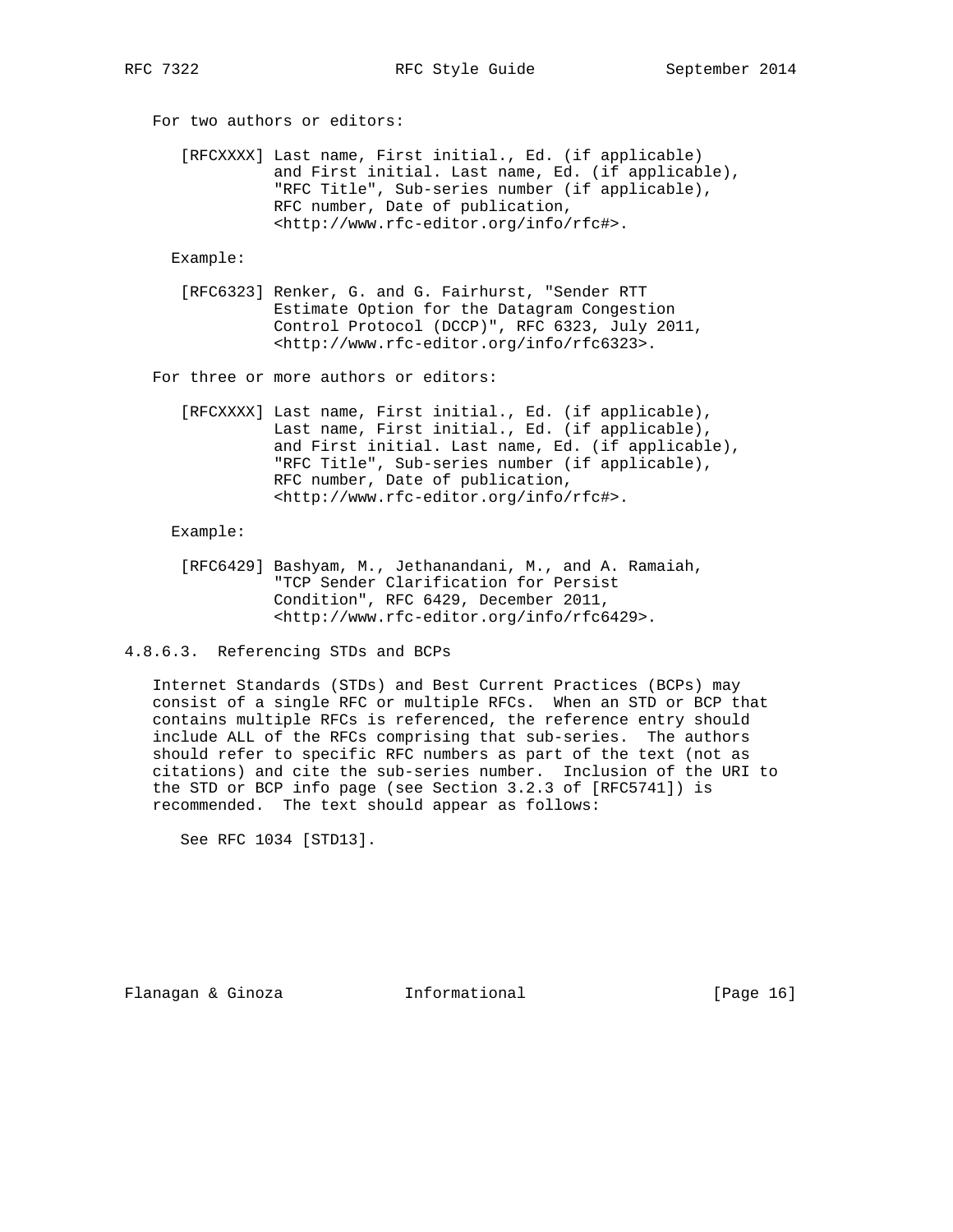For an STD or BCP that contains one RFC:

 [STDXXX] Last name, First initial., Ed. (if applicable), "RFC Title", Sub-series number, RFC number, Date of publication, <http://www.rfc-editor.org/info/std#>.

Example:

 [STD72] Gellens, R. and J. Klensin, "Message Submission for Mail", STD 72, RFC 6409, November 2011, <http://www.rfc-editor.org/info/std72>.

For an STD or BCP that contains two or more RFCs:

 [STDXXX] Last name, First initial., Ed. (if applicable), "RFC Title", Sub-series number, RFC number, Date of publication.

> Last name, First initial., Ed. (if applicable) and First initial. Last name, Ed. (if applicable), "RFC Title", Sub-series number, RFC number, Date of publication.

<http://www.rfc-editor.org/info/std#>

Example:

 [STD13] Mockapetris, P., "Domain names - concepts and facilities", STD 13, RFC 1034, November 1987.

> Mockapetris, P., "Domain names - implementation and specification", STD 13, RFC 1035, November 1987.

<http://www.rfc-editor.org/info/std13>

4.8.6.4. Referencing Internet-Drafts

 References to Internet-Drafts may only appear as informative references. Given that several revisions of an I-D may be produced in a short time frame, references must include the posting date (month and year), the full Internet-Draft file name (including the version number), and the phrase "Work in Progress". Authors may reference multiple versions of an I-D. If the referenced I-D was also later published as an RFC, then that RFC must also be listed.

Flanagan & Ginoza Informational [Page 17]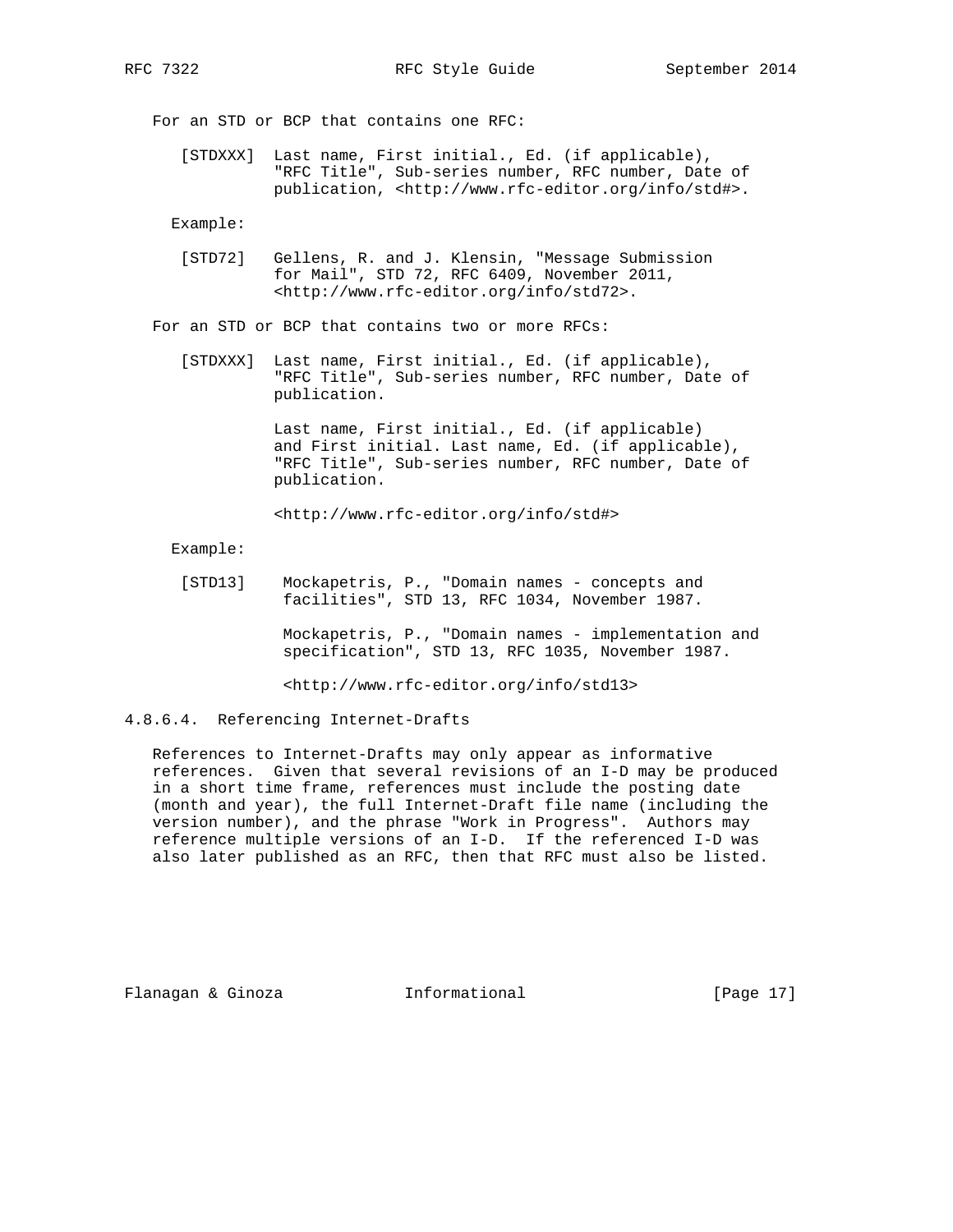[SYMBOLIC-TAG] Last name, First initial., Ed. (if applicable) and First initial. Last name, Ed. (if applicable), "I-D Title", Work in Progress, draft-string-NN, Month Year.

Example:

 [RFC-STYLE] Flanagan, H. and S. Ginoza, "RFC Style Guide", Work in Progress, draft-flanagan-style-01, June 2013.

4.8.6.5. Referencing Errata

 The following format is required when a reference to an erratum report is necessary:

[ErrNumber] RFC Errata, Erratum ID number, RFC number.

[Err1912] RFC Errata, Erratum ID 1912, RFC 2978.

4.8.6.6. Referencing Other Standards Development Organizations (SDOs)

 The following format is suggested when referencing a document or standard from another SDO in which authors are listed:

 [SYMBOLIC-TAG] Last name, First initial. and First initial. Last name, "Document Title", Document reference number, Date of publication, <URI if available>.

[W3C.REC-xml11]

 Bray, T., Paoli, J., Sperberg-McQueen, C., Maler, E., Yergeau, F., and J. Cowan, "Extensible Markup Language (XML) 1.1 (Second Edition)", W3C Recommendation REC-xml11-20060816, August 2006, <http://www.w3.org/TR/2006/REC-xml11-20060816>.

 Note that the order of authors in the list is the same as the order shown on the actual document and that the common, abbreviated form of the SDO is used.

Flanagan & Ginoza Informational [Page 18]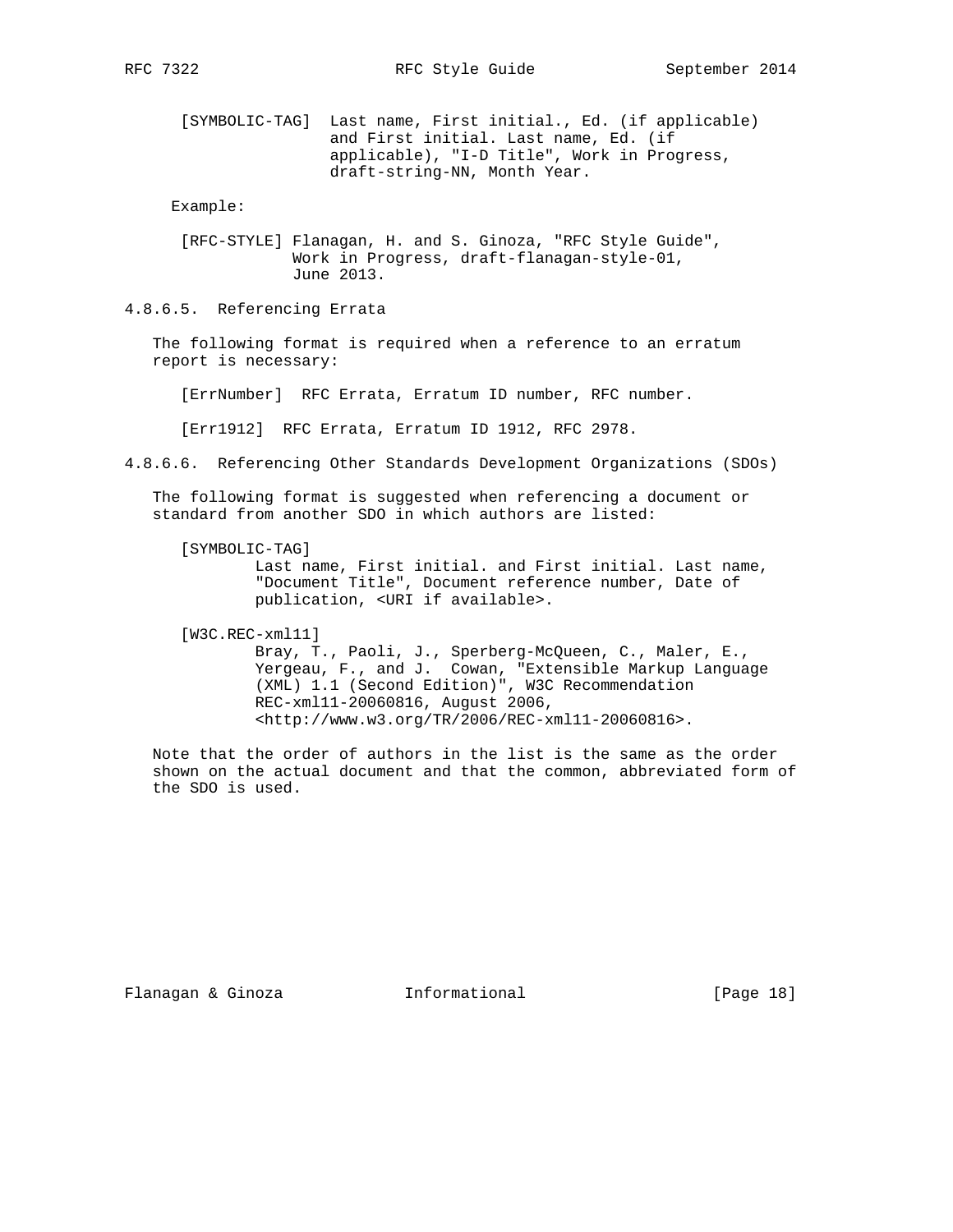RFC 7322 RFC Style Guide September 2014

 Alternatively, when no list of authors is available, the following format is recommended:

 [SYMBOLIC-TAG] Organization, "Document Title", Document reference number, Date of publication, <URI if available>.

#### Example:

 [IEEE802.1Q] IEEE, "Local and Metropolitan Area Networks -- Media Access Control (MAC) Bridges and Virtual Bridged Local Area Networks", IEEE Std 802.1Q-2011, August 2011, <http://standards.ieee.org/findstds/standard/ 802.1Q-2011.html>.

#### 4.9. Appendices Section

 The RFC Editor recommends placing references before the Appendices. Appendices should be labeled as "Appendix A. Title", "A.1. Title", "Appendix B. Title", etc.

4.10. Acknowledgements Section

 This optional section may be used instead of, or in addition to, a Contributors section. It is often used by authors to publicly thank those who have provided feedback regarding a document and to note any documents from which text was borrowed.

4.11. Contributors Section

 This optional section acknowledges those who have made significant contributions to the document.

 In a similar fashion to the Author's Address section, the RFC Editor does not make the determination as to who should be listed as a contributor to an RFC. The determination of who should be listed as a contributor is made by the stream.

 The Contributors section may include brief statements about the nature of particular contributions ("Sam contributed Section 3"), and it may also include affiliations of listed contributors. At the discretion of the  $author(s)$ , contact addresses may also be included in the Contributors section, for those contributors whose knowledge makes them useful future contacts for information about the RFC. The format of any contact information should be similar to the format of information in the Author's Address section.

Flanagan & Ginoza Informational [Page 19]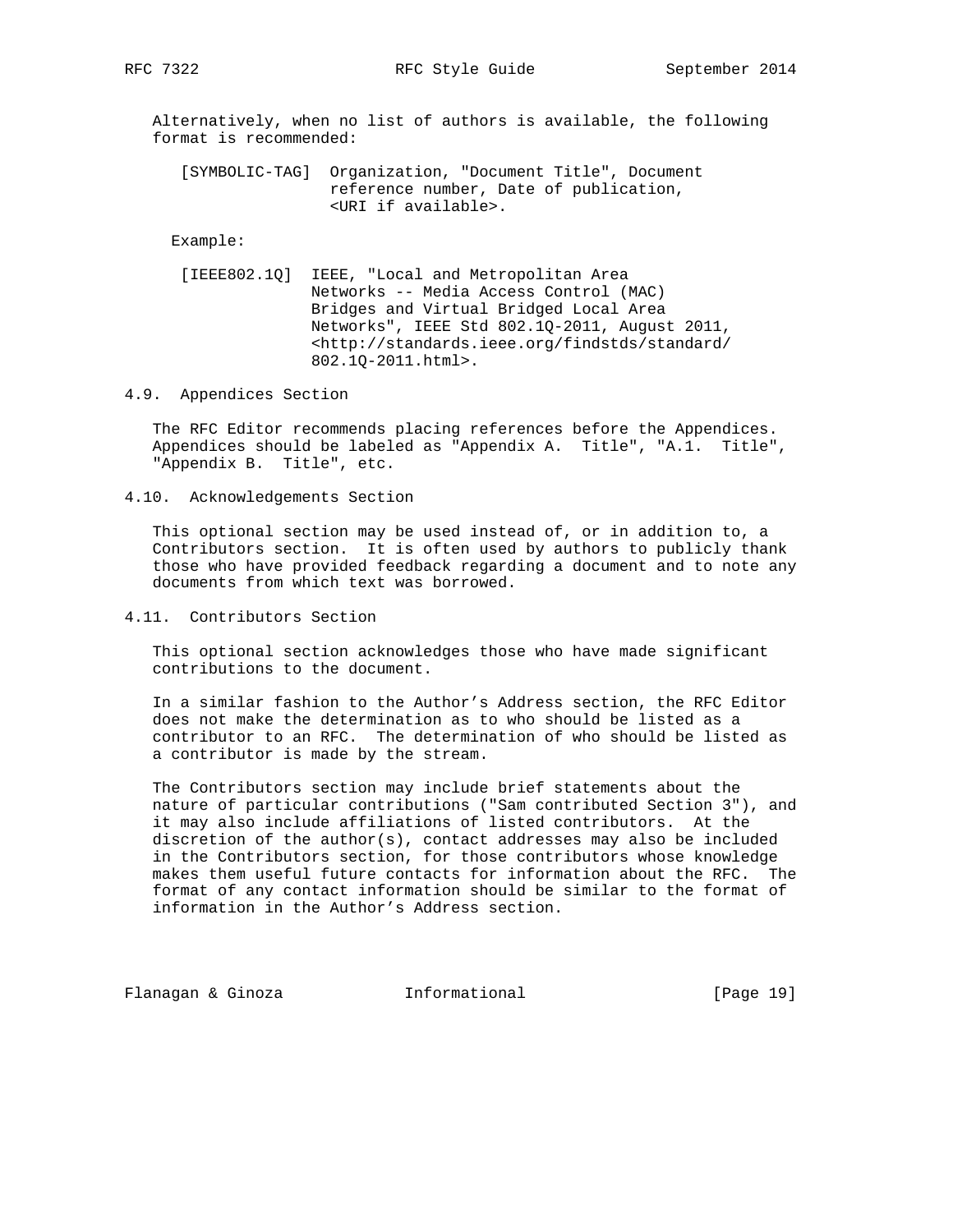4.12. "Author's Address" or "Authors' Addresses" Section

This required section gives contact information for the author(s) listed in the first-page header.

 Contact information must include a long-lived email address and optionally may include a postal address and/or telephone number. If the postal address is included, it should include the country name, using the English short name listed by the ISO 3166 Maintenance Agency [ISO\_OBP]. The purpose of this section is to (1) unambiguously define author identity (e.g., the John Smith who works for FooBar Systems) and (2) provide contact information for future readers who have questions or comments.

 The practice of munged email addresses (i.e., altering an email address to make it less readable to bots and web crawlers to avoid spam) is not appropriate in an archival document series. Author contact information is provided so that readers can easily contact the author with questions and/or comments. Address munging is not allowed in RFCs.

5. Security Considerations

This document has no security considerations.

- 6. References
- 6.1. Normative References
	- [STYLE-WEB]

 RFC Editor, "Web Portion of the Style Guide", <http://www.rfc-editor.org/rfc-style-guide/part2.html>.

- 6.2. Informative References
	- [ABBR] RFC Editor Abbreviations List, <http://www.rfc-editor.org/rfc-style-guide/ abbrev.expansion.txt>.
	- [BCP14] Bradner, S., "Key words for use in RFCs to Indicate Requirement Levels", BCP 14, RFC 2119, March 1997, <http://www.rfc-editor.org/info/bcp14>.
	- [BCP18] Alvestrand, H., "IETF Policy on Character Sets and Languages", BCP 18, RFC 2277, January 1998, <http://www.rfc-editor.org/info/bcp18>.

Flanagan & Ginoza Informational [Page 20]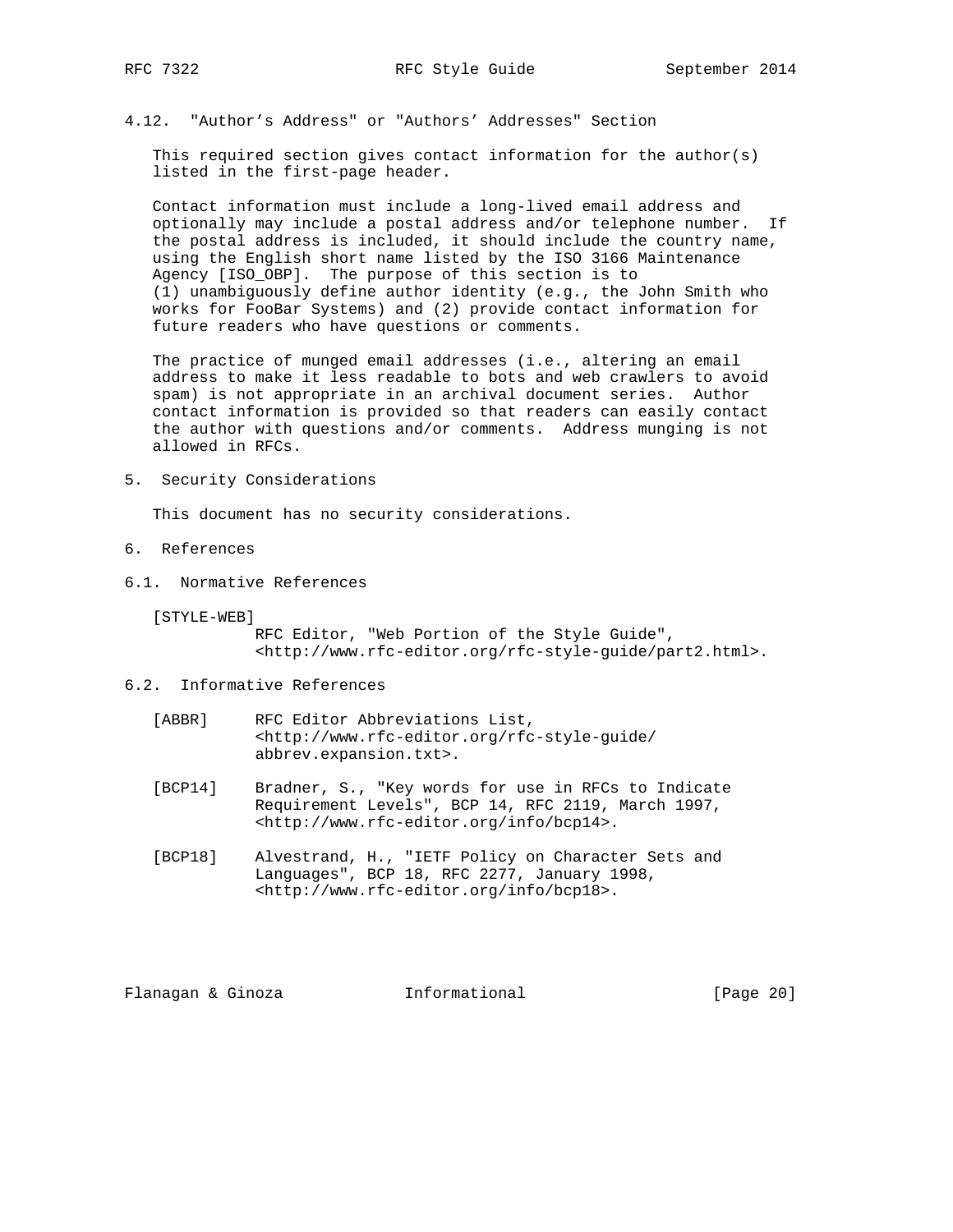- [BCP26] Narten, T. and H. Alvestrand, "Guidelines for Writing an IANA Considerations Section in RFCs", BCP 26, RFC 5226, May 2008, <http://www.rfc-editor.org/info/bcp26>.
- [BCP32] Eastlake 3rd, D. and A. Panitz, "Reserved Top Level DNS Names", BCP 32, RFC 2606, June 1999, <http://www.rfc-editor.org/info/bcp32>.
- [BCP72] Rescorla, E. and B. Korver, "Guidelines for Writing RFC Text on Security Considerations", BCP 72, RFC 3552, July 2003, <http://www.rfc-editor.org/info/bcp72>.
- [CLUSTER] RFC Editor, "Clusters in the RFC Editor Queue", <http://www.rfc-editor.org/cluster\_def.html>.
- [CMOS] Chicago Manual of Style, 16th ed. Chicago: University of Chicago Press, 2010.
- [FYI90] Malkin, G. and J. Reynolds, "FYI on FYI: Introduction to the FYI Notes", FYI Notes, RFC 1150, March 1990.

 Housley, R., "Conclusion of FYI RFC Sub-Series", RFC 6360, August 2011.

- [IAB-FORM] IAB, "Format for RFCs in the IAB Stream", <http://www.rfc-editor.org/rfc-style-guide/ iab-format.txt>.
- [ID-GUIDE] IETF, "Guidelines to Authors of Internet Drafts", <http://www.ietf.org/ietf-ftp/1id-guidelines.txt>.
- [IETF-TRUST]

 IETF Trust, "Trust Legal Provisions (TLP)", <http://trustee.ietf.org/license-info/>.

- [ISO\_OBP] ISO, "Online Browsing Platform (OBP)", <https://www.iso.org/obp/ui/>.
- [ISO3297] Technical Committee ISO/TC 46, Information and documentation, Subcommittee SC 9, Identification and description, "Information and documentation - International standard serial number (ISSN)", September 2007.

[MIB-BOILER]

 IETF OPS Area, "Boilerplate for IETF MIB Documents", <http://www.ops.ietf.org/mib-boilerplate.html>.

Flanagan & Ginoza Informational [Page 21]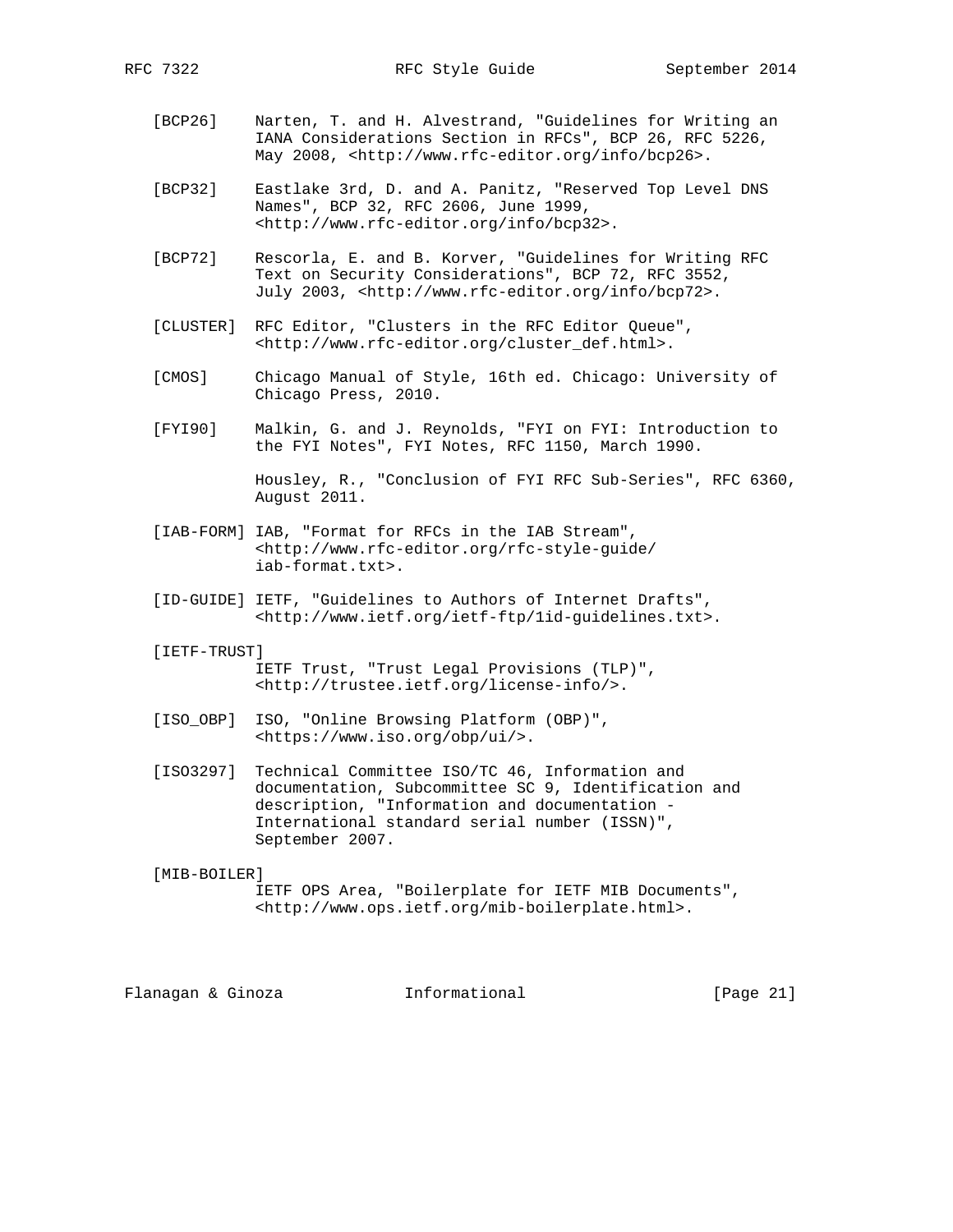- [MIB-SEC] IETF OPS Area, "Security Guidelines for IETF MIB Modules", <http://trac.tools.ietf.org/area/ops/trac/wiki/ mib-security>.
- [REFS] IESG, "IESG Statement: Normative and Informative References", <http://www.ietf.org/iesg/statement/ normative-informative.html>.
- [RFC1311] Postel, J., "Introduction to the STD Notes", RFC 1311, March 1992, <http://www.rfc-editor.org/info/rfc1311>.
- [RFC1818] Postel, J., Li, T., and Y. Rekhter, "Best Current Practices", RFC 1818, August 1995, <http://www.rfc-editor.org/info/rfc1818>.
- [RFC2223] Postel, J. and J. Reynolds, "Instructions to RFC Authors", RFC 2223, October 1997, <http://www.rfc-editor.org/ info/rfc2223>.

#### [RFC2223bis]

 Reynolds, J., Ed. and B. Braden, Ed. "Instructions to Request for Comments (RFC) Authors", Work in Progress, draft-rfc-editor-rfc2223bis-08, August 2004.

- [RFC4844] Daigle, L., Ed., and Internet Architecture Board, "The RFC Series and RFC Editor", RFC 4844, July 2007, <http://www.rfc-editor.org/info/rfc4844>.
- [RFC5741] Daigle, L., Ed., Kolkman, O., Ed., and IAB, "RFC Streams, Headers, and Boilerplates", RFC 5741, December 2009, <http://www.rfc-editor.org/info/rfc5741>.
- [RFC6635] Kolkman, O., Ed., Halpern, J., Ed., and IAB, "RFC Editor Model (Version 2)", RFC 6635, June 2012, <http://www.rfc-editor.org/info/rfc6635>.
- [STD66] Berners-Lee, T., Fielding, R., and L. Masinter, "Uniform Resource Identifier (URI): Generic Syntax", STD 66, RFC 3986, January 2005, <http://www.rfc-editor.org/ info/std66>.
- [TERMS] RFC Editor, "Terms List", <http://www.rfc-editor.org/styleguide.html>.
- [YANG-SEC] IETF OPS Area, "yang module security considerations", <http://trac.tools.ietf.org/area/ops/trac/wiki/ yang-security-guidelines>.

Flanagan & Ginoza Informational [Page 22]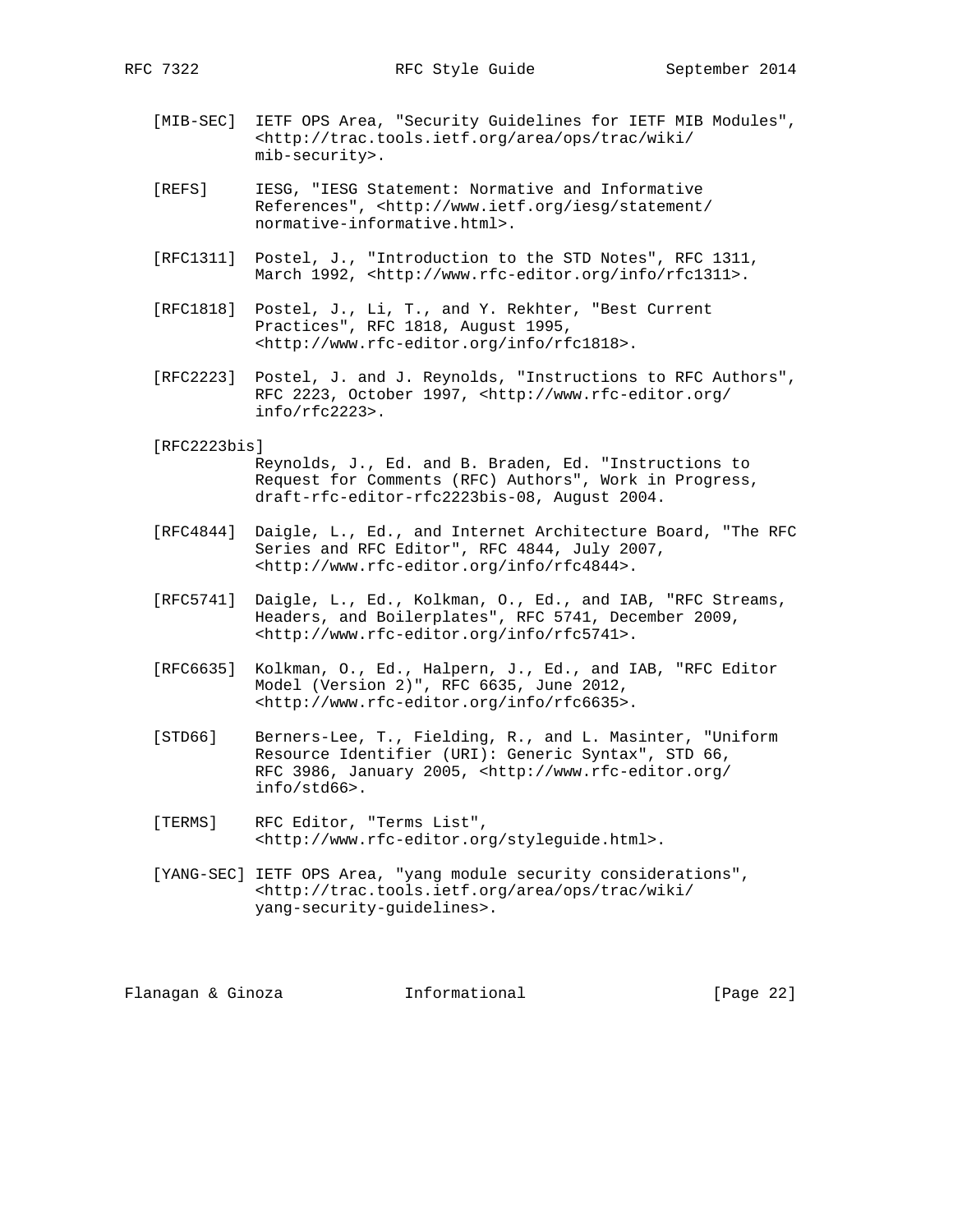## Appendix A. Related Procedures

 The following procedures are related to the application and updating of the RFC Style Guide.

### A.1. Dispute Resolution

 There are competing rationales for some of the rules described in this Guide, and the RFC Editor has selected the ones that work best for the Series. However, at times, an author may have a disagreement with the RFC Production Center (RPC) over the application of Style Guide conventions. In such cases, the authors should discuss their concerns with the RPC. If no agreement can be reached between the RPC and the authors, the RFC Series Editor will, with input from the appropriate stream-approving body, make a final determination. If further resolution is required, the dispute resolution process as described in the RFC Editor Model [RFC6635] will be followed.

A.2. Returning an I-D to the Document Stream

 For a given document, if the RFC Editor determines that it cannot be edited without serious risk of altering the meaning of the technical content or if the RFC Editor does not have the resources to provide the level of editing it needs, it may be sent back to the stream approving body with a request to improve the clarity, consistency, and/or readability of the document. This is not to be considered a dispute with the author.

A.3. Revising This Document and Associated Web Pages

 The RFC Series is continually evolving as a document series. This document focuses on the fundamental and stable requirements that must be met by an RFC. From time to time, the RFC Editor may offer less formal recommendations that authors may apply at their discretion; these recommendations may be found on the RFC Editor website "Guidelines for RFC Style" [STYLE-WEB].

 When a new recommendation is made regarding the overall structure and formatting of RFCs, it will be published on that page and accepted for a period of time before the RFC Editor determines whether it should become part of the fundamental requirements in the RFC Style Guide or remain as a less formal recommendation. That period of time will vary, in part depending on the frequency with which authors encounter and apply the guidance.

Flanagan & Ginoza Informational [Page 23]